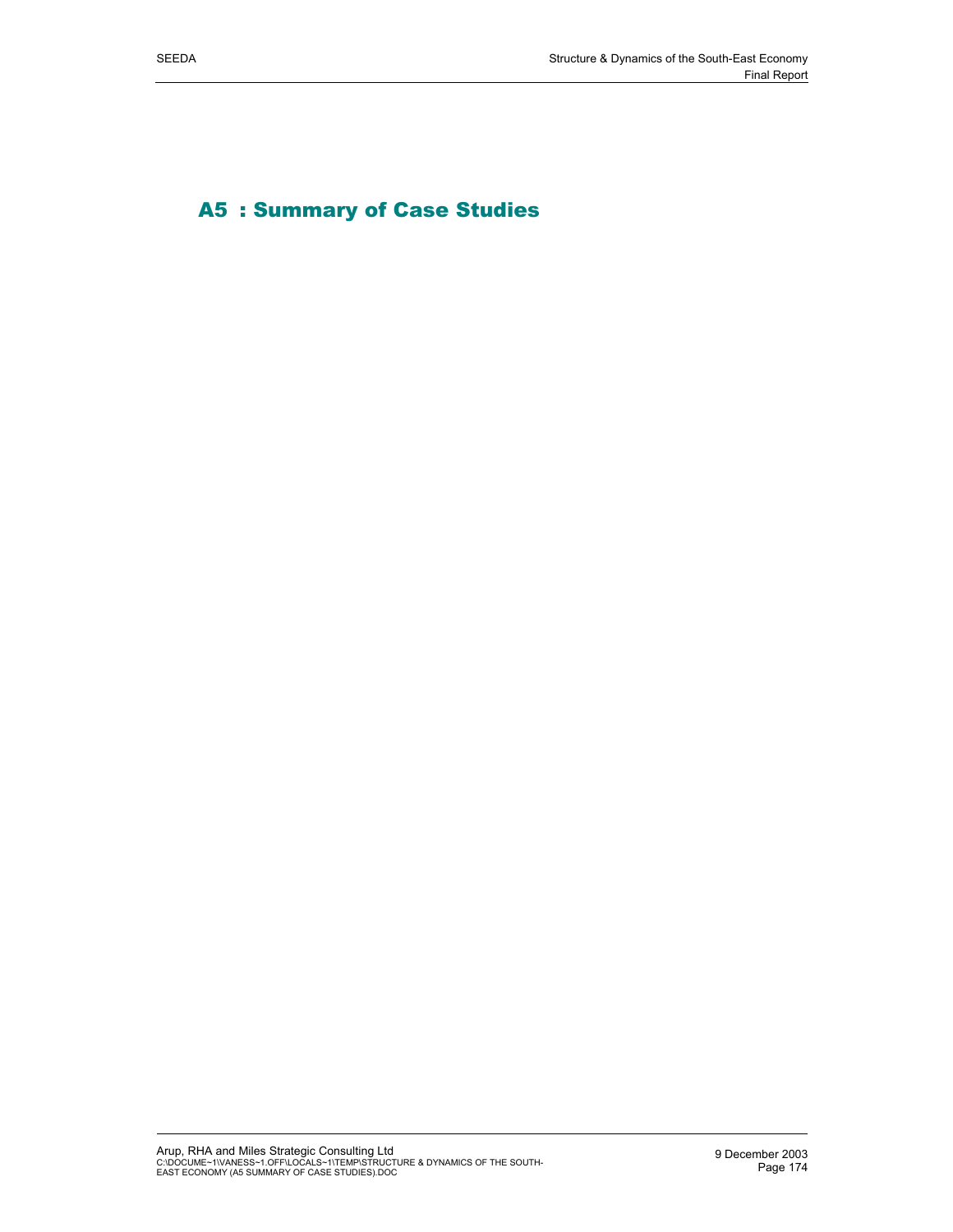# **Crawley & Slough**

The common link between these two towns is the presence of a major international airport in the vicinity. This has had a major impact on the town's development and is likely to continue to do so in the future, to a greater or lesser extent. Despite the presence of this core economic driver, both have been seen as under-performing towns within areas of strong economic success. It is important to determine what impact the airport has on the immediate local towns, and whether their development as new towns has impacted on their image compared to other local areas.

## *Recent Performance*

In terms of GVA, both Crawley and Slough have been growing at a rate just below the average for the South East. Despite this, employment in Slough has grown at nearly twice the regional rate. By contrast, employment growth in Crawley has been below that of the South East. Certainly in Slough, this points to the availability of a large number of lower value jobs, common with a town that supports a major international airport.



## *Source: Robert Huggins Associates/Eurostat/National Statistics*

The absolute GVA figures are more interesting. Both Crawley and Slough have GVA levels well in excess of the regional average, with Crawley's being just above that of Slough. Furthermore, since 1998, both have maintained this by growing at the regional rate. This would tend to suggest, particularly in Crawley, that the jobs that have been coming into the town in recent years, have been of higher value.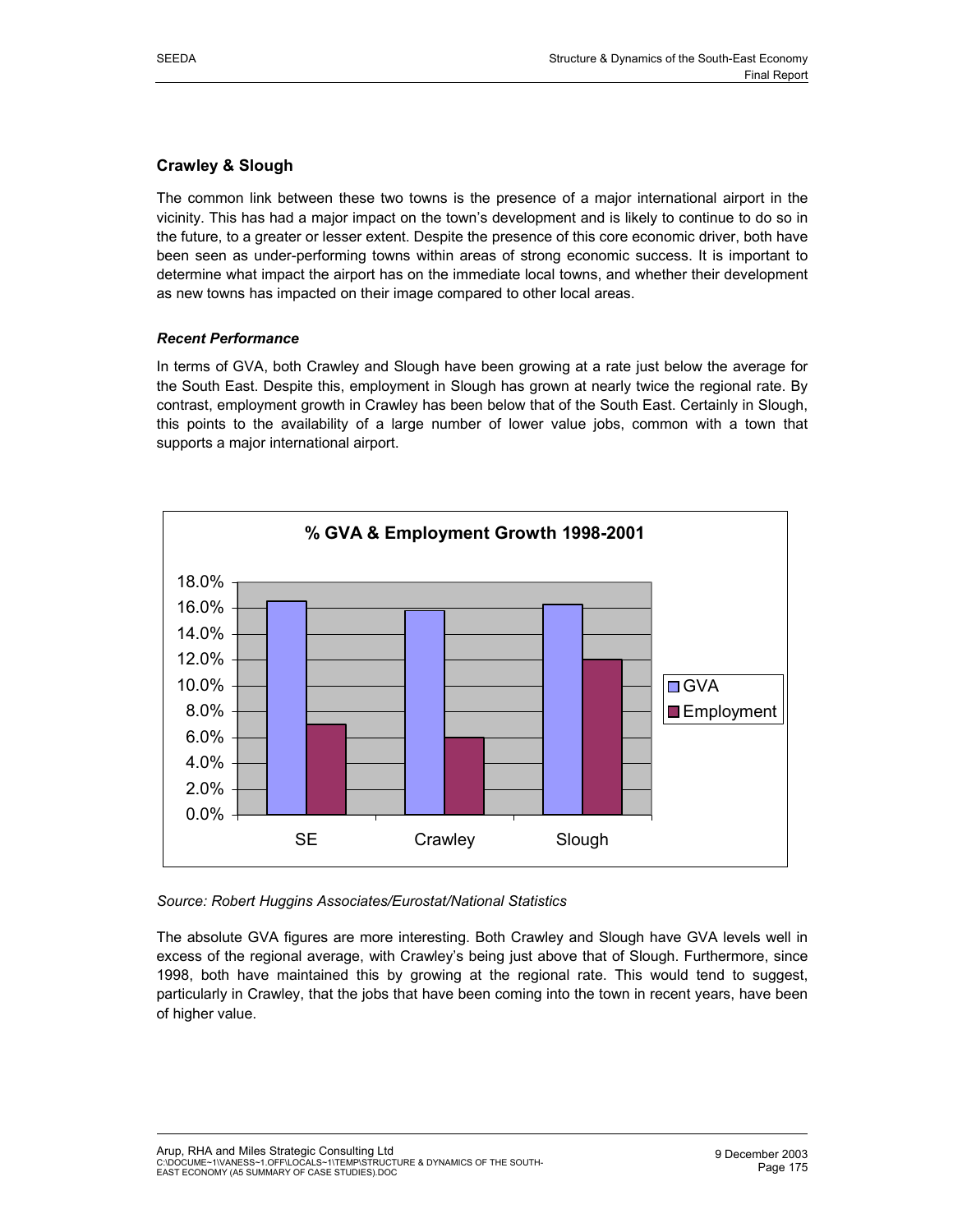

*Source: Robert Huggins Associates/Eurostat/National Statistics*

## **Slough**

Slough currently has a population of approximately 119,000 people; 36% of that population is from an ethnic minority background. The town is within the Thames Valley which is characterised by the highest concentration of educated people in the country. Slough's own skill base is diverse, reflecting the town's industry.

Slough currently provides around 68,000 jobs. Slough's own working population is just over 56,000 people. Around 30,000 commuters travel into the town daily. Unemployment, at 1.9% (2,200 people), is amongst the lowest in the country.

There are approximately 4,800 businesses in the town. Slough Trading Estate, the largest trading estate in single ownership in Europe, houses 400 businesses providing approximately 20,000 jobs. No single employer directly provides more than 4% of jobs in the town, which is seen as providing some protection against downturns in cyclical industries.

Recently manufacturing jobs have declined whilst service sector and new economy employment such as ICT, software and creative and cultural sectors have increased employment. Overall in the period 1995 to 1999, Slough experienced 15% growth (10,500 jobs), in line with growth across the national economy. The two sectors that accounted for most of this growth were financial and business services (4,300 jobs) and transport, storage & communications (3,100 jobs). Specifically, this is mostly in labour recruitment, telecommunications, software consultancy & supply and hospital activities.

The town continues to attract interest from major businesses across the world, reflected in the recent arrival of Computer Associates, Amazon.com, Legoland and Honda U.K. These complement the major existing businesses such as Mars Confectionery, SmithKline Beecham, Sara Lee, Yellow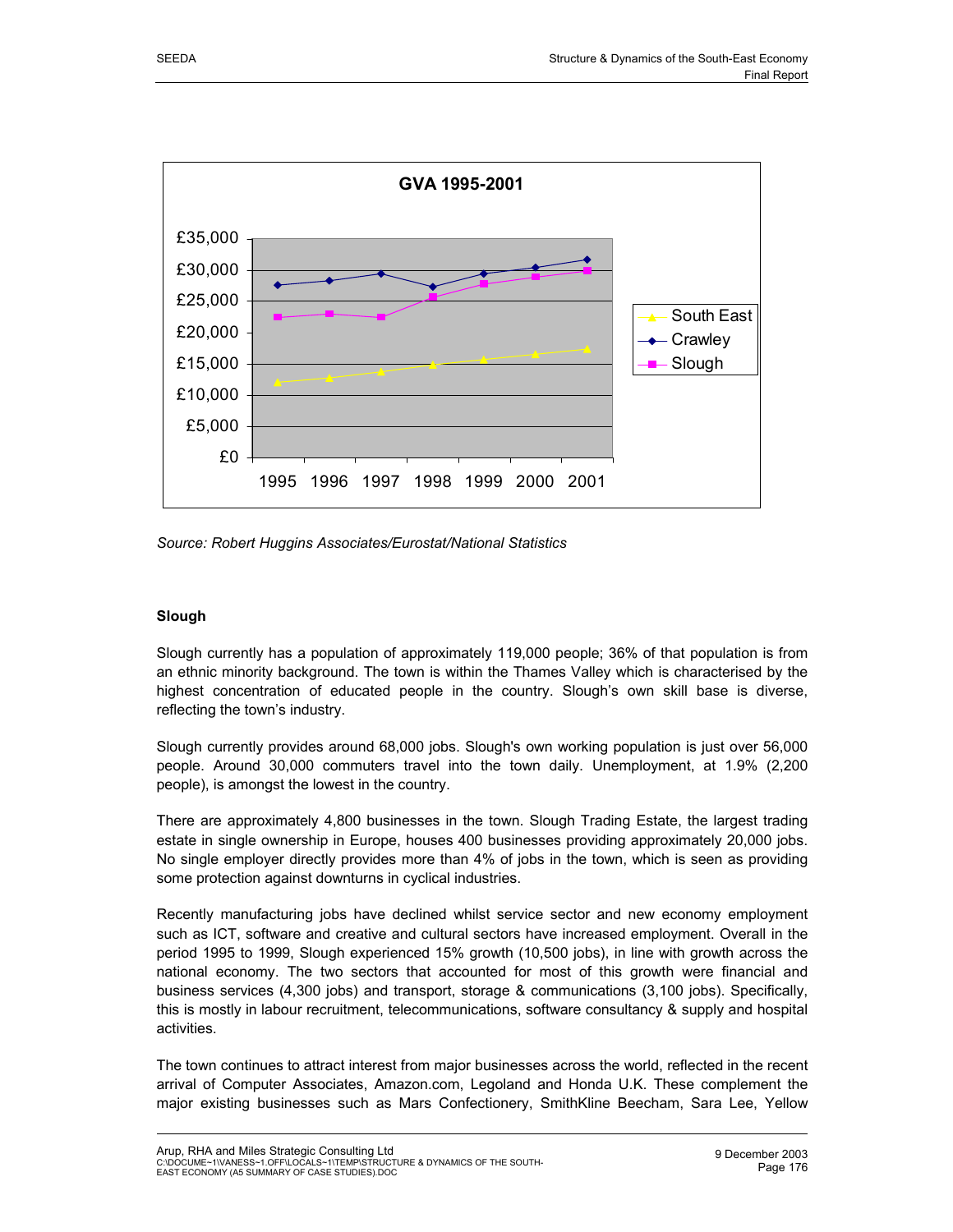Pages, ICI, Satchwell Controls, BT Cellnet and Black & Decker. There are however, many new small businesses serving the supply chains of these major businesses. Slough has recently been identified as being in the top-20 of most competitive areas in the U.K.

## *Crawley*

In recent years, Crawley's economy has remained buoyant with steady population growth. Business registration rates are higher than average but business de-registrations continue to be greater than business registrations. Much of the reason for this has been the consolidation and contraction of some major global industries, which dominate the local economy. However, despite this, Crawley continued to have a higher than average proportion of employment in medium to large sized companies and continued to see growth in the number of small companies.

Distribution, hotels & restaurants and transport & communications dominate the local economy by accounting for over half of all jobs. Banking, finance & insurance continue to grow and now represent the third largest sector by employment numbers and the largest sector in terms of number of companies, which has grown by over 100 since 1998. Between 1998 and 2000, Crawley experienced a growth in jobs by 800, which took total employment in the town close to 73,000. During the same time, an additional 150 companies brought the total number of businesses to over 3,380.

Crawley has many major companies located in the town, operating across a range of sectors. In electronics, there is Racal Radar Defence Systems (electronic systems supplier), Redifon MEL Ltd (professional communications equipment manufacturer) and Thomson Training and Simulation (civil aviation training equipment). In pharmaceuticals and medical products there is A&M Hearing (production of hearing aids and audiological equipment), Elekta Oncology Systems (radiotherapy equipment), SmithKline Beecham (pharmaceutical products) and Varian Medical Systems Ltd (radiotherapy simulators). In communication and computer technology there is Eurobell (multi-media and telecommunications), Motorola (data communication products) and Tulip Computers (manufacturers of personal computers). Financial services are represented in the form of KPMG, Providian, Grant Thornton and Deloitte & Touche. In terms of headquarters, there has been a noticeable increase, reflecting Crawley's advantageous position in relation to home and overseas markets. They include Virgin Atlantic, Geco-Prakla, Van de Bergh Foods, Tokyo Electron Ltd and A&M Hearing.

Gatwick Airport has a major impact on the economy of the town. Over the course of 2001 and early 2002, employment at the airport fell by around 3,000 people, of which some may have been attributed to the events of September  $11^{\mathrm{m}}$ .

In the high and medium/high technology sector, total employment fell between 1999 and 2000. High and medium/high technology accounted for nearly 12% of all employment, twice the UK and South East averages.

Nearly half of all employment in the borough is within Crawley's 63 largest companies, each of which employ over 200 people. This is a notably high number, especially when considering Crawley's size in relation to other towns with similar numbers of large companies.

Economic activity in Crawley remains above 85%, higher than regional and national averages, whilst unemployment continues to be low, at around 1%. In November 2002, there were fewer unemployment claimants than the total number of notified vacancies - thought to be around 2,300. The qualifications of the Crawley working age population remain below the national and regional averages but skills levels in the workforce remain good. Wage rates are also high - £521 per week compared to £492 in West Sussex and £527 in the South East as a whole.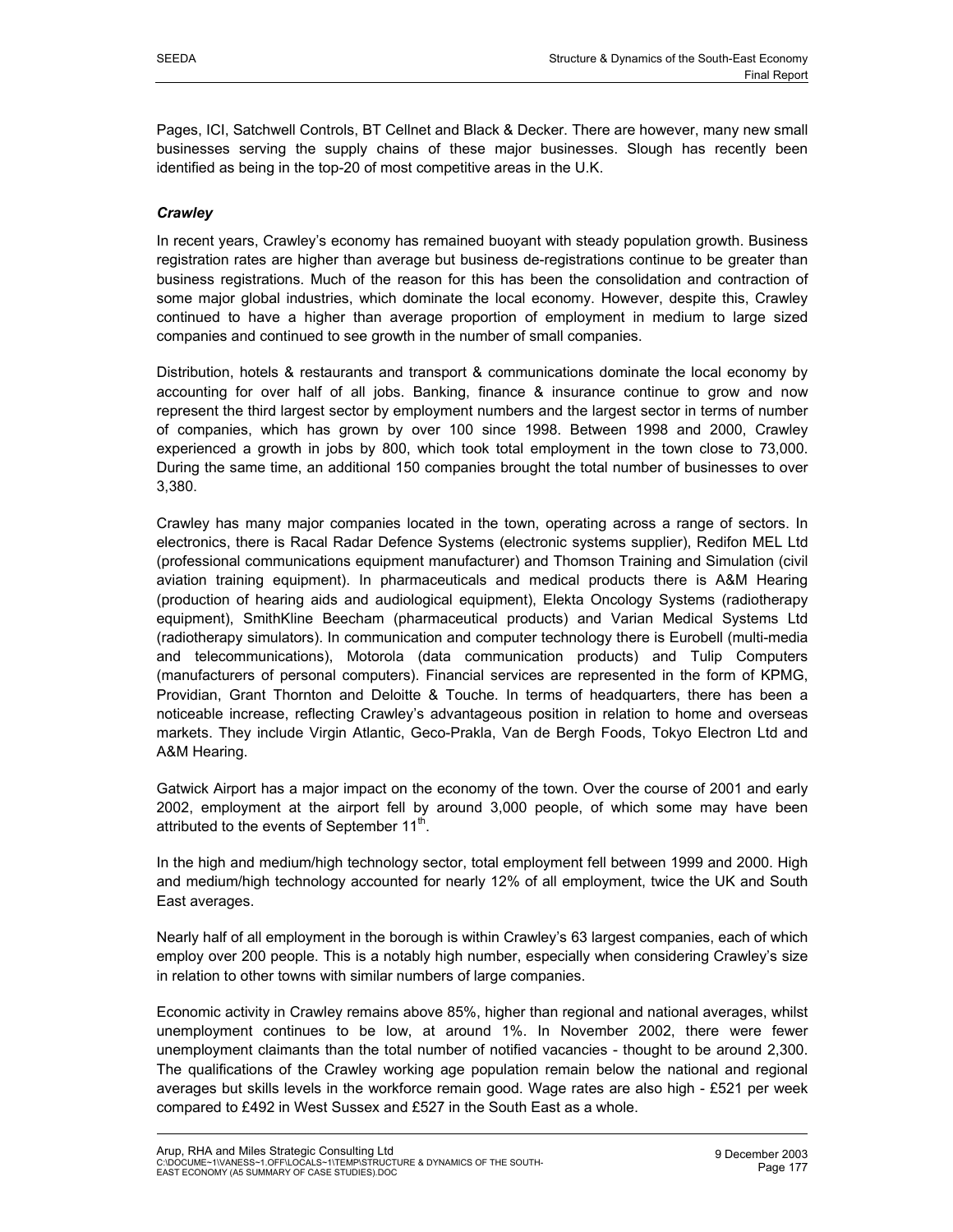Vacant commercial office property in Crawley is increasing, with quality Grade A property accounting for two-thirds of all office space. However, there is an emerging shortage of development opportunities as more of the Local Plan allocated sites and redundant, obsolete properties are redeveloped.

## *Reasons for Relative Performance*

## *Slough*

The driver for the Slough economy is jobs and these are plentiful. However, there is an issue of a dual economy, with local people not accessing the highest value jobs in Slough. The average salary in the town is £675 (one of the highest in the South East) but the average wage of a Slough resident is only about £350-400. Supporting this is that fact that commuting has a major effect upon the economy. In-commuters are estimated to total 40,000 every day with about 10-12,000 outcommuting. Out-commuting has declined as the types of jobs people used to travel to London for can now be found in Slough (e.g. IT, HQ activities).

The aspiration is for the local population to replace in-commuters over time. There is some evidence of this with occupiers of new housing in the town tending to be in the 24-30 year-old age bracket and highly educated, attracted by employment and cheaper housing. The issue with up-skilling the local population though is the Slough housing stock, much of which is post-war council housing. Higher skilled people earn more money and then tend to move out to areas with better quality housing and a better image, such as Windsor & Maidenhead. Despite this, housing demand in Slough remains healthy; the main problem is affordability. This is linked to the fact that Slough has a very high number of individuals per household (second in the country in the 2001 census), indicating issues with asylum seekers and low wages.

*Heathrow is a key driver for the economy of the town*, with its greatest effect being in terms of inward investment. The lower skilled airport jobs have stabilised as BAA invest in more technology – for example the case for Terminal Five was based around the fact that it will stabilise the number of jobs at the airport rather than increase them.

Start-ups don't do as well as rest of the Thames Valley in terms of higher-educated, high-wage earners setting up start-ups, but benefit from a large ethnic population that has a higher propensity to start their own businesses.

There is effectively no additional development land available. Current housing allocation targets will have to be met out of the green belt. There is less of a serious issue with employment land but it could become a problem in the future. Reading, in particular, has a greater amount of space and land available. A shortage of employment space is not an issue right now because 30% of commercial space is currently vacant - similar to the situation in Reading. This has partly been a result of new speculative build completed in the last two years. The tension is that if most of this space was filled, it would create another 20,000 jobs and there is no scope to accommodate them in residential terms, so in-commuting would increase.

One possible future source of land is the remaining manufacturing operations. ICI Paint's manufacturing operation, for example, has a large amount of real estate that could potentially be redeveloped.

Slough's strategy in the past has been one of managed economic diversity. No single business represents more than 3% of total employment (the largest is Masterfood). If one moves out then the economy can then absorb it. A similar approach has been taken on the Slough Trading Estate – for example Panasonic moved from Slough to Bracknell because the estate was not prepared to give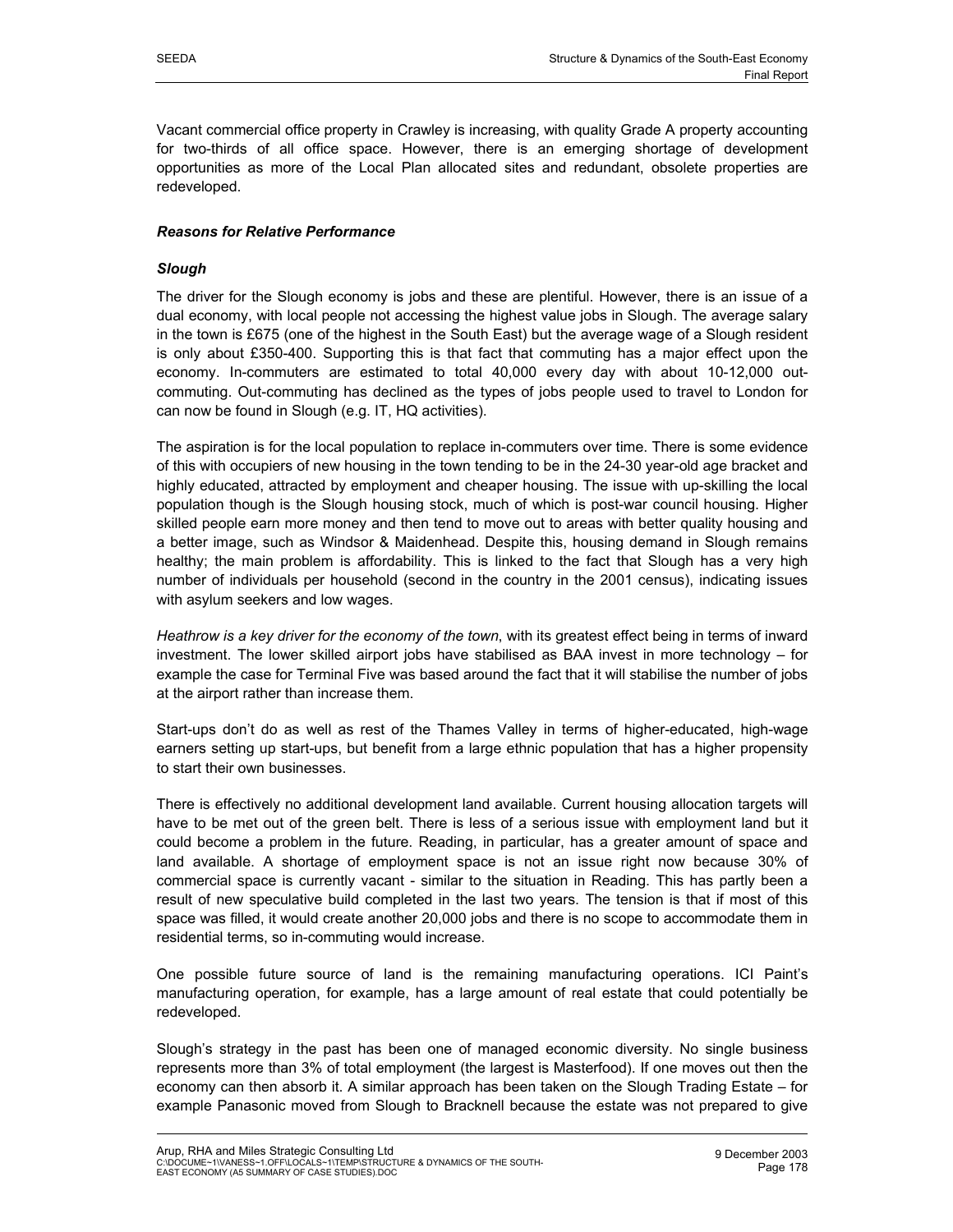them more space but wanted to maintain the mix. Also, there is little potential for physical expansion, so a diverse economy allows the town to almost 'hedge its bets'. By comparison, half of the West Berkshire economy is reliant upon Vodafone. If they relocated it would be disastrous for that economy.

Improving schools, as one indicator of the next generation, are becoming a positive draw for Slough. Historically, their GCSE performance has been the worst in the Thames Valley. GCSE performance this year, however, is above the national average and last year was better than Reading or Bracknell. This was achieved when the council became a unitary authority and was able to make the decision that one of its key priorities should be education. In addition, it now has the flexibility to invest, whereas Berkshire County had previously been spending less than the statutory requirement. Slough now invests more than the statutory requirement and the view is that in 10-15 years time Slough will be a different place in terms of the qualifications of its population of working age.

In addition, unitary status has afforded the Council's Economic Development department more autonomy. It was separated from the planning function and now has 4 staff and also the ability to bid for funds specifically for economic development.

## *Crawley*

Crawley is the most seen as the most economically viable area in West Sussex. In terms of key indicators, it has the highest economic activity rate and the lowest unemployment. Much of the evidence points to this being driven very strongly by the market (as opposed to policy levers), and inevitably, the view from the market is that it could perform better still. Like Oxford, it has a two-tier economy. It has some high value-added companies, many of which are HQs, but it also has some very poorly performing companies that stay in business because of the locational advantages that Crawley offers. Many of these 'weaker' companies operate in airport-related businesses. Accordingly, the advantages offered by the local economy of Crawley are provided by its proximity to Gatwick Airport, rather than the fact that they can operate in the aviation sector. As such, the highest value companies are not those that work in the airport industry.

On the supply side, there are issues with skills. *The view is that there is almost apathy towards upskilling because of the ease of being able to get a low skilled job at the airport*. As such, there is low educational attainment but the airport serves to mask many of the structural weaknesses in the economy by creating low unemployment and high economic activity. However, recent evidence suggests that many service providers at the airport such as baggage handling companies are having to pay salaries of over £30,000 in order to fill vacancies for night staff. These salaries mean that people are commuting up from as far away as the South Coast. This points to a developing shortage of available workers in Crawley, as the labour market nears capacity. Indeed, Crawley is the second biggest importer of labour in the country, only exceeded by the City of London. Twice as many people work in the borough than there are resident workers.

Crawley's relative success can largely be explained by its overall offer. It is a new town and is very efficient in its use of space. Office infrastructure is good, with high quality office buildings, both second hand and new. In addition, there is some spec-built office space available. Links into London are also good. Companies go there partially because of these factors but mostly because of the fact that it is relatively cheap compared to inside the M25 or further west. The view therefore is that Crawley is cost competitive, rather than quality competitive.

Employment sites are available, the problem is finding the quality of workforce. Its history as a new town means that it has an ageing population that only recently has shown signs of changing – the fastest growing age group today is the youngest. Despite this fact, Crawley is still attractive as it is a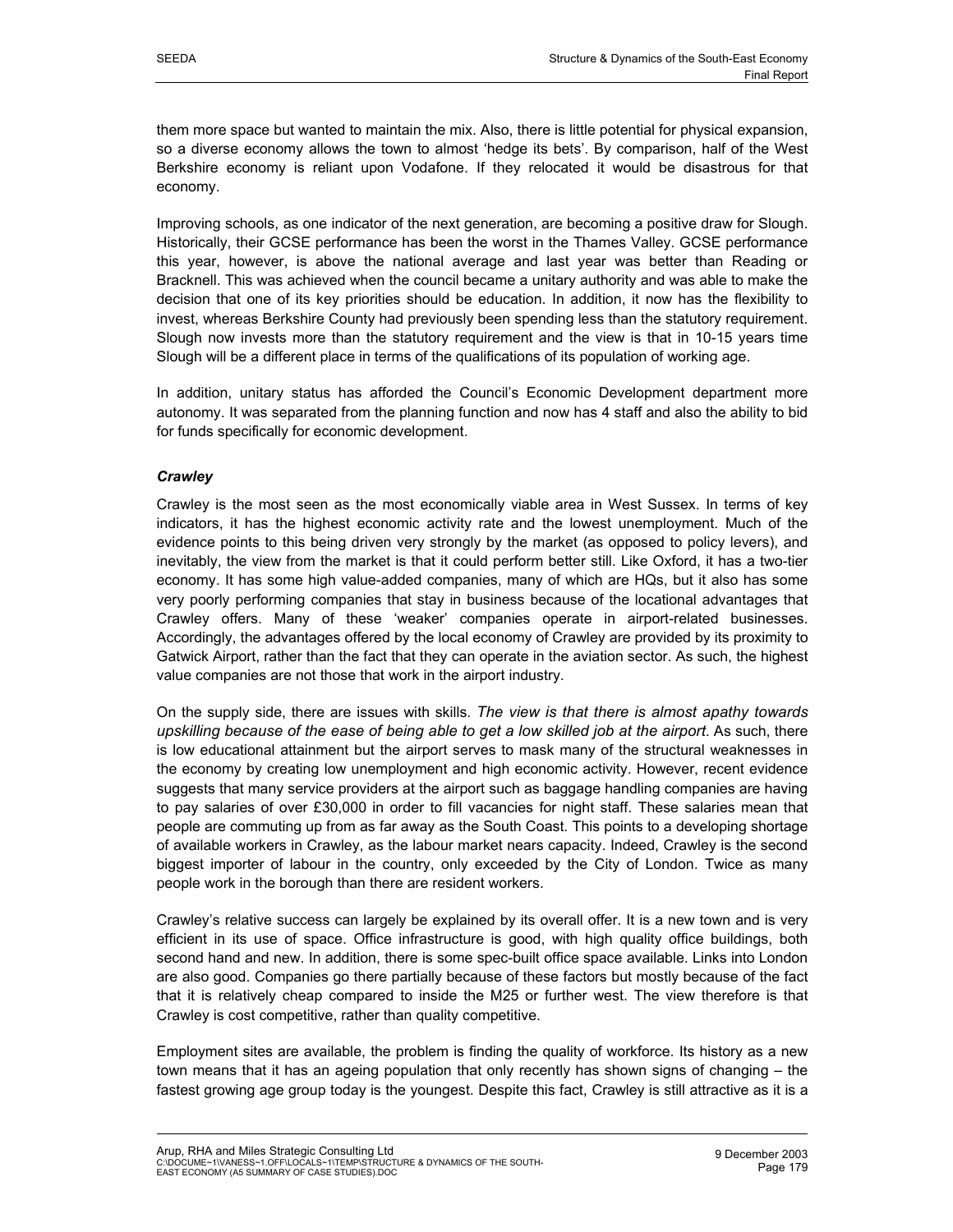reasonable size – it has a population of over 100,000. It has had much investment since its birth, therefore has had a better start than other new towns such as Basildon and Harlow. This has largely been supported by the surrounding area that it has been 'cocooned' in, with West Sussex having good living conditions. Historically, its development started strongly with the presence of Manor Royal, the largest industrial estate in the South East during the 1960s and 1970s. Then came Gatwick and the town's growth was able to maintain momentum.

In planning terms, the Borough Council have adopted the position of using the widest possible definition of the B1 use class. As a result, consents have been given where the expectation is for a high quality, industrial, R&D-related development, yet it has ended up as a standard office building. These offices are mostly occupied by the banking, finance and insurance sector, which has increased dramatically in recent years.

The view from outside is that the Borough Council planning department operates in isolation from the economic development department, evidenced by its apparent lack of understanding of the shifts that occur in the economy. At present, it is felt that supply leads demand, further supporting the view that the town's success is market-driven. Furthermore, it is recognised that the broad shift in the economy has been largely away from manufacturing, so a predominance of B1 office developments are inevitable and necessary. In fact, the strength of the market is demonstrated by the view that a steer from the economic development department is not possible because planning does not have a sufficient influence over the levers that control the market. This points to the fact that, in strong market conditions, planning has less of a dominant role over the wellbeing of the economy.

In addition to this, the Borough's economic development department has a lack of resources. It hasn't had much contact with business and is seen as relying heavily on the West Sussex Economic Partnership (WSEP) and West Sussex Investment to secure development through inward investment. The view is that by putting in more resources to economic development, more pent up demand would be released and growth would continue.

The Council generally is seen as having a lack of vision and that it wants no more than controlled prosperity; in other words, it doesn't want Crawley to grow strongly. One example of this is the Council's attitude towards the future of aviation in the UK, and specifically the SERAS consultation. The view on whether Gatwick should be given a second runway was split, which would appear strange given its value to the economy. This is further supported by the fact that the Council's community strategy has aimed to diversify the economy, yet has had limited success. In effect, the future success of the economy is heavily linked to the airport.

*The key issue for the future is the skills base*. This is currently being partially addressed through Sussex University's proposals for a new campus in the Gatwick Economic Area at Horsham. This would be as big as its existing campus and very industry-orientated. However, whilst this covers the higher education agenda, there may be an issue of filling the further education gap. Crawley College currently provides a reasonable range of course but it is unclear whether it is providing exactly the skills that will be required of the workforce in the future.

Infrastructure could become a problem as Crawley town is very near 'capacity'. It has a good guided busway but its construction threw the road system into chaos; this points to fragility in the network. In addition, there are substantial town centre retail improvements planned. Yet without the necessary improvements to the transport system, this could create sizeable problems.

There is also an issue over branding and marketing. The image of Crawley is not felt to be as strong as the town's economy. The example is cited of the town's first business park, City Place, which looks like a typical Thames Valley/Reading business park. Despite its location within the borough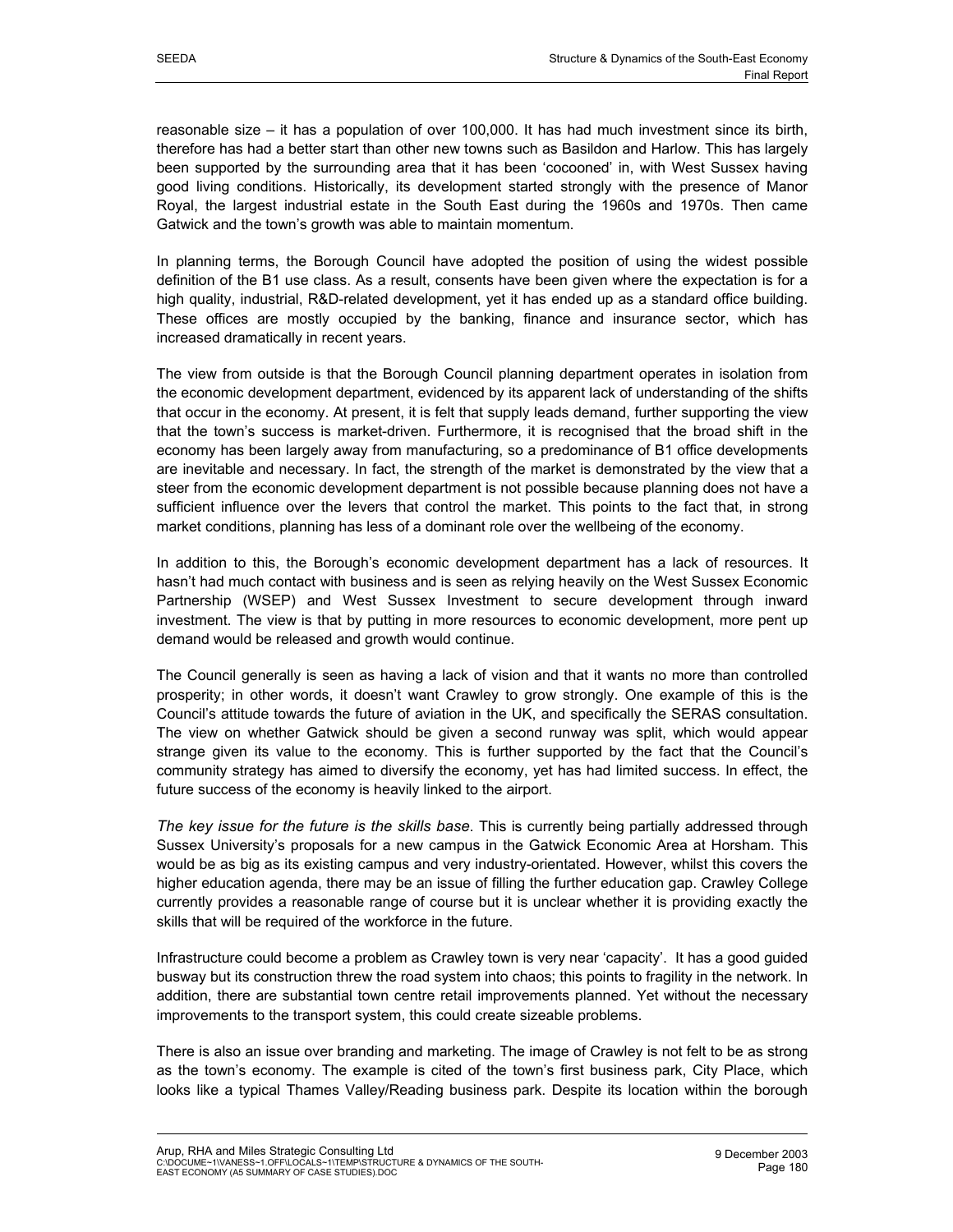boundary, it has been branded 'City Place, Gatwick', giving no mention of Crawley. This is seen as not adding value to the Crawley offer.

## *Policy Recommendations*

## *Effect of Airport*

What Crawley and Slough have in common is the proximity of a major international airport. Both have therefore become natural locations for much airport-related activity, both direct and indirect. However, what this also explains is why Slough has a greater all-round concentration of activity than Crawley. Specifically, Gatwick has lost its transatlantic routes and as a result, operates as a European scheduled (through the low cost market) and holiday charter airport. Most of the key major business routes are operated out of Heathrow, so Slough automatically becomes a more attractive location, particularly for US companies.

There is a need for further research into this in order to determine its relative impacts. Specifically, there is a need to examine major headquarters based in Crawley to see where they fly out to; it is most likely that these will primarily be European routes. Even US companies will be using this as its European hub base. Accordingly, economic development policy should focus more in each town on its respective strengths; Slough should continue to be a low cost destination for major long haul investors whereas Crawley should place more emphasis on strengthening the supply chains of its major industries. To a large extent, likely future route development at Gatwick is not such a key issue; it is only the return of transatlantic destinations that will provide a major step change for Crawley from an airport perspective.

## *Housing*

Housing is an important issue in Crawley and Slough. Both towns have a large flow of highly skilled in-commuters filling the growing numbers of positions in the high value sectors. As such, whilst the towns are experiencing growth in strong industries, this growth is not being undertaken by the indigenous population. In both, the reason is that the quality of housing stock is not of sufficient quality to induce these people to live there. Currently there is no more than anecdotal evidence from interviews with a few employers to suggest that if the housing stock was improved, more highly skilled people would live there and so reduce the levels of in-commuting. As such, more work should be done in this area as it could have important implications for the future housing strategies of the authorities.

## *Corridor Development*

One difference between the two towns is the pattern of development that each has serviced from their respective locations. Slough has formed part of a ribbon development along the M4 corridor, stemming from the growth of Heathrow, and has consequently developed as a niche location serving certain elements of that offer, i.e. lower cost accommodation. By contrast, this ribbon development hasn't happened along the M23 down to Gatwick. As such, if companies have wanted to locate within a short drive-time of Gatwick, their only real viable location has been Crawley.

As such, for the Crawley area, the potential for greater development along the M23 corridor should be examined. In essence, it has similar characteristics to the M4 corridor, i.e. presence of a major international airport, good links into London, a good portfolio of companies, strong supply chain links, etc.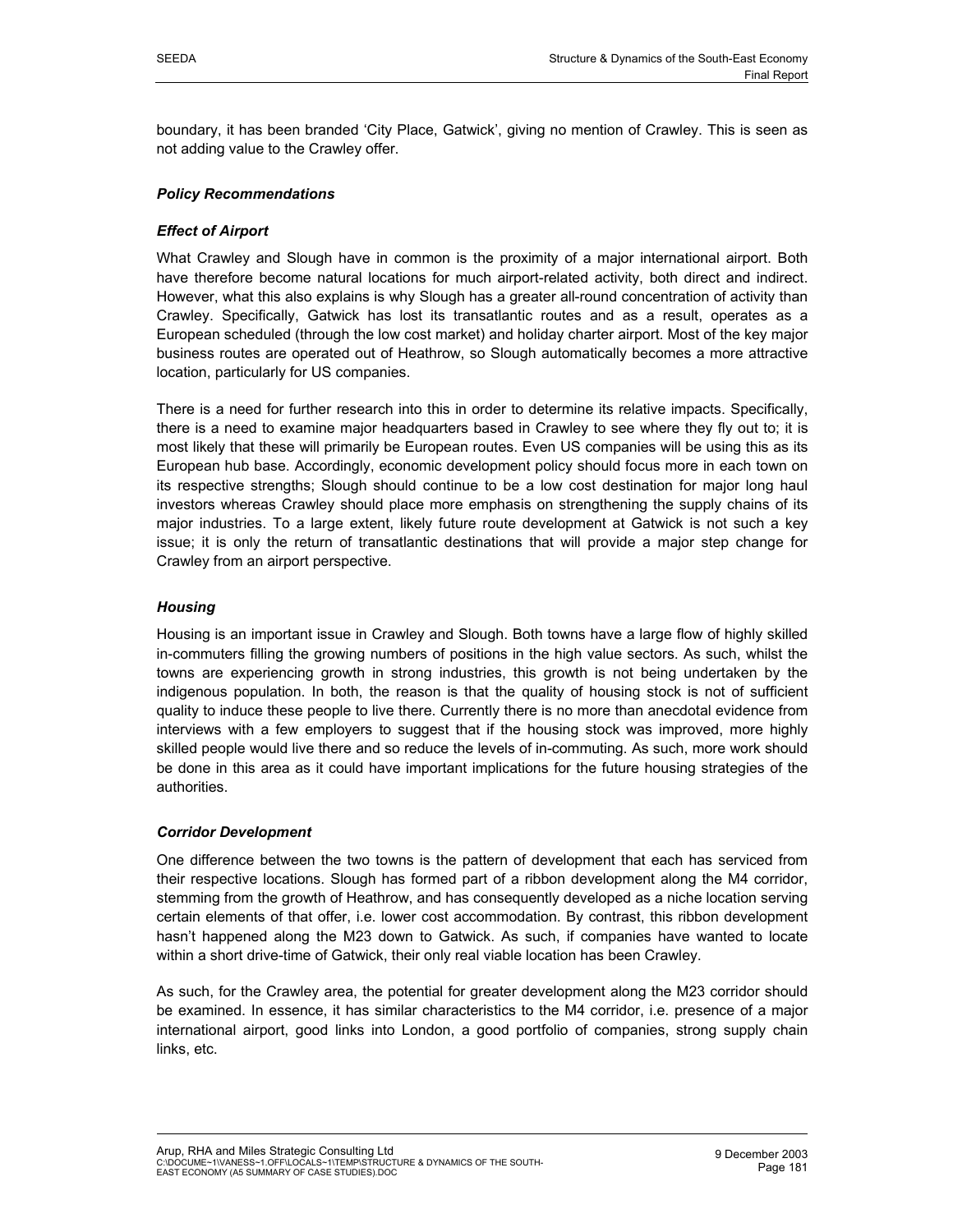#### *Skills/Education*

One issue that analysis of Crawley and Slough has brought up is the role of education and skills development in the success of a town. Specifically, it would appear that success has been linked to the granting of unitary status to a council. Slough became a unitary authority and was able to control its own budget, choosing to focus much of it on education. Crawley, by contrast, still does not have autonomy over spending and has experienced lower investment in education which has been borne out by results. Given that the educational qualifications of areas are linked to their success, then a move to unitary status for many authorities could serve to strengthen the core of their workforce. Failing this, then lobbying the counties for more money to be put into education is necessary.

Linking into education is the development of skills through further and higher education institutions. Inward investors will normally locate nearer to university institutions - if companies come into the Heathrow area for example, the view is that they are more predisposed to go to Reading than Slough, due to the presence of a good university. What will need further analysis is the impact on Crawley of Sussex University's proposals to develop an industry-focused campus in Horsham. Coupled with this would be research into the impact that enterprise hub development has on the town. In tandem, it would appear that these educational and skills development tools have potential to create stronger growth than in towns where they are absent.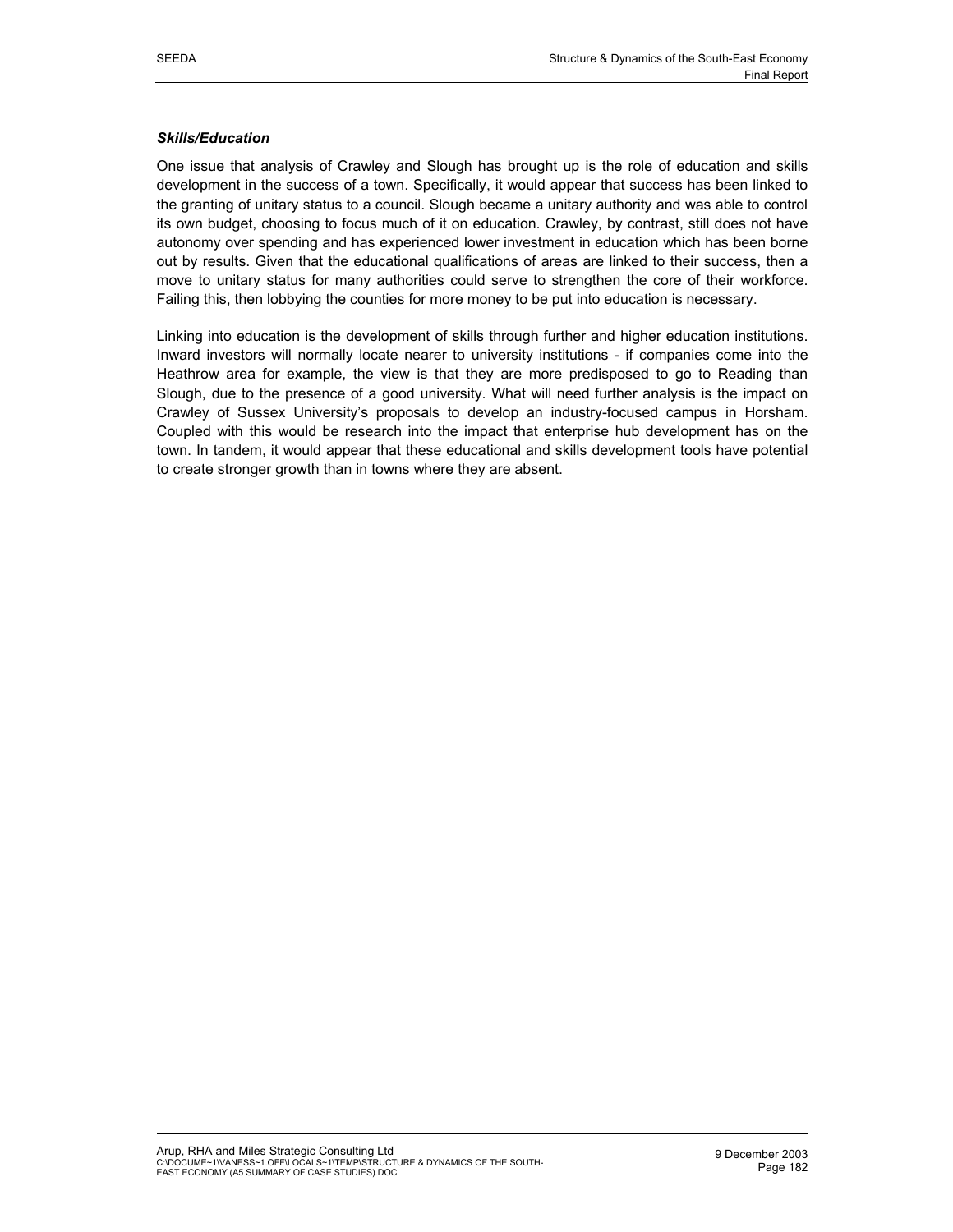# **Oxford & Aylesbury**

Oxford and Aylesbury have been chosen for closer analysis because of their many similarities in terms of location (in relation to London and the Thames Valley), set against their many stark differences, i.e. Oxford as a historic, university town; Aylesbury as a new, industrial town. However, both have experienced growth during the past decade.

## *Local Economy*

## *Recent Performance*

As the bar graph below shows, GVA in the two towns has grown at least at the level of the South East between 1998 and 2001. In the case of Oxford, its growth has considerably outstripped this level. Yet by contrast, the changes in employment over this period have been completely different. Whilst the South East has shown strong growth in employment, Aylesbury has hardly grown at all. In the case of Oxford, employment has actually fallen over the period. To have rising GVA during a period of employment contraction shows that the jobs coming into Oxford have been extremely high value.



*Source: Robert Huggins Associates/Eurostat/National Statistics* 

When looking at actual levels of GVA growth (as shown in the line graph below), the earlier evidence is supported. Oxford has high GVA, above the South East average, and since 1997 has been growing at a rate comparable to the region. Aylesbury's performance has been more variable, and is at a much lower base. Furthermore, it is below the regional average, although growth since 1998 has been at an equivalent rate.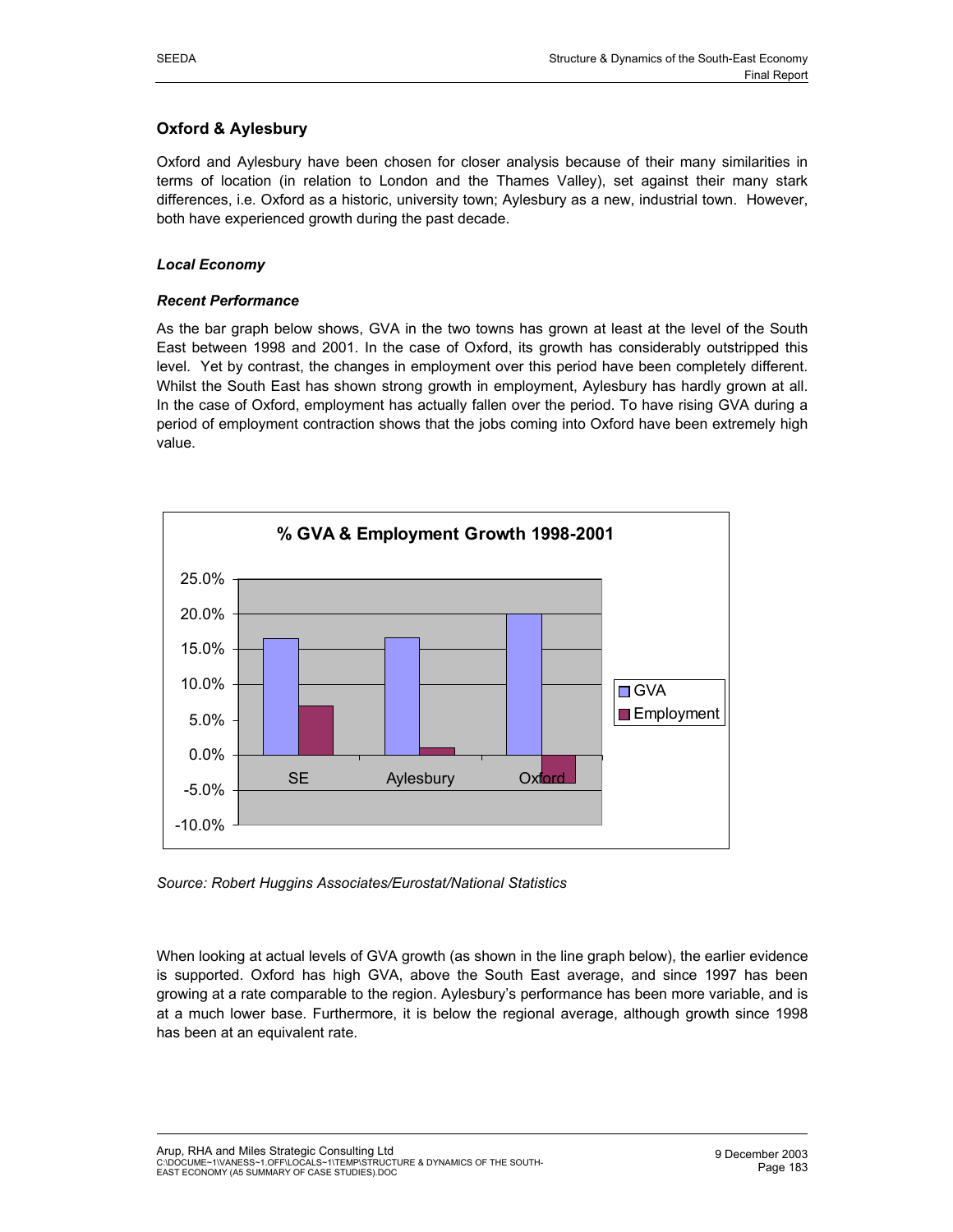

*Source: Robert Huggins Associates/Eurostat/National Statistics*

## *Oxford*

Oxford's tradition as a centre of academic excellence has had a considerable influence on the local economy. The two universities (Oxford and Oxford Brookes) have been particularly instrumental in promoting research. The development of ICT has been significant in its own right, but also in terms of its impact on publishing, with creative media emerging as a key activity both within publishing, but also independent of it. The industry is characterised by a large number of small publishers, but the larger publishers include Oxford University Press, Blackwell and Reed-Elsevier.

Oxford is now acknowledged as being a significant location for IT businesses, particularly in relation to software. Key firms include **Software 2000**, and **Accelrys** (includes former Oxford Molecular).

The presence of a strong medical sector has supported the growth of the bioscience/life science sector, for which Oxford is renowned as an international centre. Development of this sector has been promoted further through the activities of Isis Innovation and the Oxford Trust. Key employers in this sector include Powderject (now part of Chiron), Oxford Radcliffe Hospital NHS Trust and Becton Dickinson Life Sciences.

Although employing less than one-fifth of the workers than at its peak, the automotive industry is still key to the Oxford economy. BMW is its single largest employer and has invested heavily in their Oxford operations at Cowley, where development of the new Mini takes place. Unipart is also important to this sector, although it has diversified extensively into other areas of business. Harley Davidson has established its European headquarters in Oxford.

Building upon the heritage of the university city and its surroundings, Oxford has prospered as a focal point for both overseas and domestic visitors. The industry is characterised by a large number of small, independent businesses.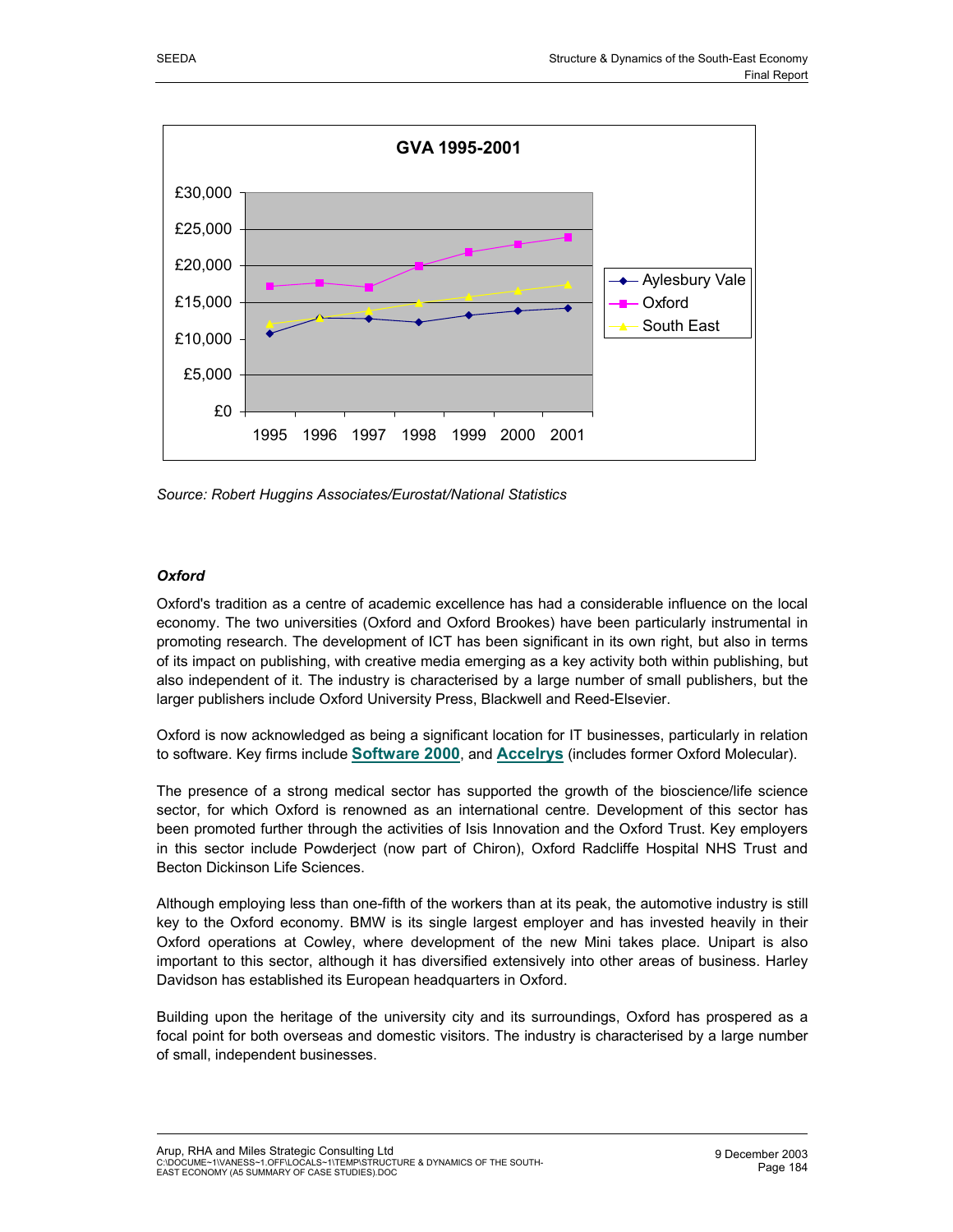This overall structure is illustrated by the profile of the Oxford City economy, with above-average representation in public administration, particularly the education and medical sectors.

The city has relatively high levels of economic activity. This is despite the fact that it has less people working full or part time than the national and regional averages. This is explained by the fact that it has a very high proportion of students.

## *Aylesbury*

Aylesbury Vale has a range of major employers including McCormick (herbs, spices and seasonings manufacturing and supply) and Canon (telecommunications). It has also developed a specialism in the field of neurosciences through the work at Stoke Mandeville Hospital.

Despite this, it has lost several major employers over the last couple of years, including Nestle, Schwarzkopf and Rothmans, with Equitable Life due to lose a substantial number of jobs in the town.

Its industrial structure has more employment in traditional manufacturing industries, particularly printing and engineering. New occupiers in the district tend to be local companies, i.e. companies with a local base moving premises, or new venture start-ups.

Aylesbury Vale has the tightest labour market of all districts in Buckinghamshire. Despite this, in the period 1991-2001 it experienced an 18% growth in office employment (3,300 jobs). The district experiences net out-commuting, mostly to London, the Thames Valley and Milton Keynes. By comparison, Buckinghamshire county has 8% out-commuting whereas Oxfordshire only has 5%. However, there are still a large number of people that live and work in Aylesbury.

In terms of its policy context, Aylesbury Vale is part of the Milton Keynes South Midlands (MKSM) sub-region. The preferred option anticipates growth from 2001 to 2031 of 26,000-31,000 dwellings and 22,000-28,000 jobs. This will have a substantial impact on the economy.

## *Reasons for Relative Performance*

## *Oxford*

Oxford's economic performance has been dictated by its historical development. Due to its medieval urban structure, it has always been a tightly planned city, which has also been afforded the strong protection associated with planning constraints in the surrounding green belt. Furthermore, its location as a stopping point out of London has meant that it has experience substantial congestion and social problems.

Also, the perception is often that Oxford is doing well because it has reached near full employment. Accordingly, initiatives to address unemployment do not impact upon sub-regional economic performance. It is not therefore an issue of jobs, more of wages and skills. A large element of the economy is based upon services and tourism, creating a naturally high proportion of low skilled, low wage jobs.

The City Council has a Local Plan which is currently being reviewed and this sets out a land-use framework for the City, with employment land provision included as part of it. The Local Plan seeks to protect and encourage all sectors of the local economy, with particular reference to employment diversity and small businesses. Land is available in the City for high-value office uses, most notably on the Oxford Business Park. The Science Park is successful in its own right and may well be extended in the longer term.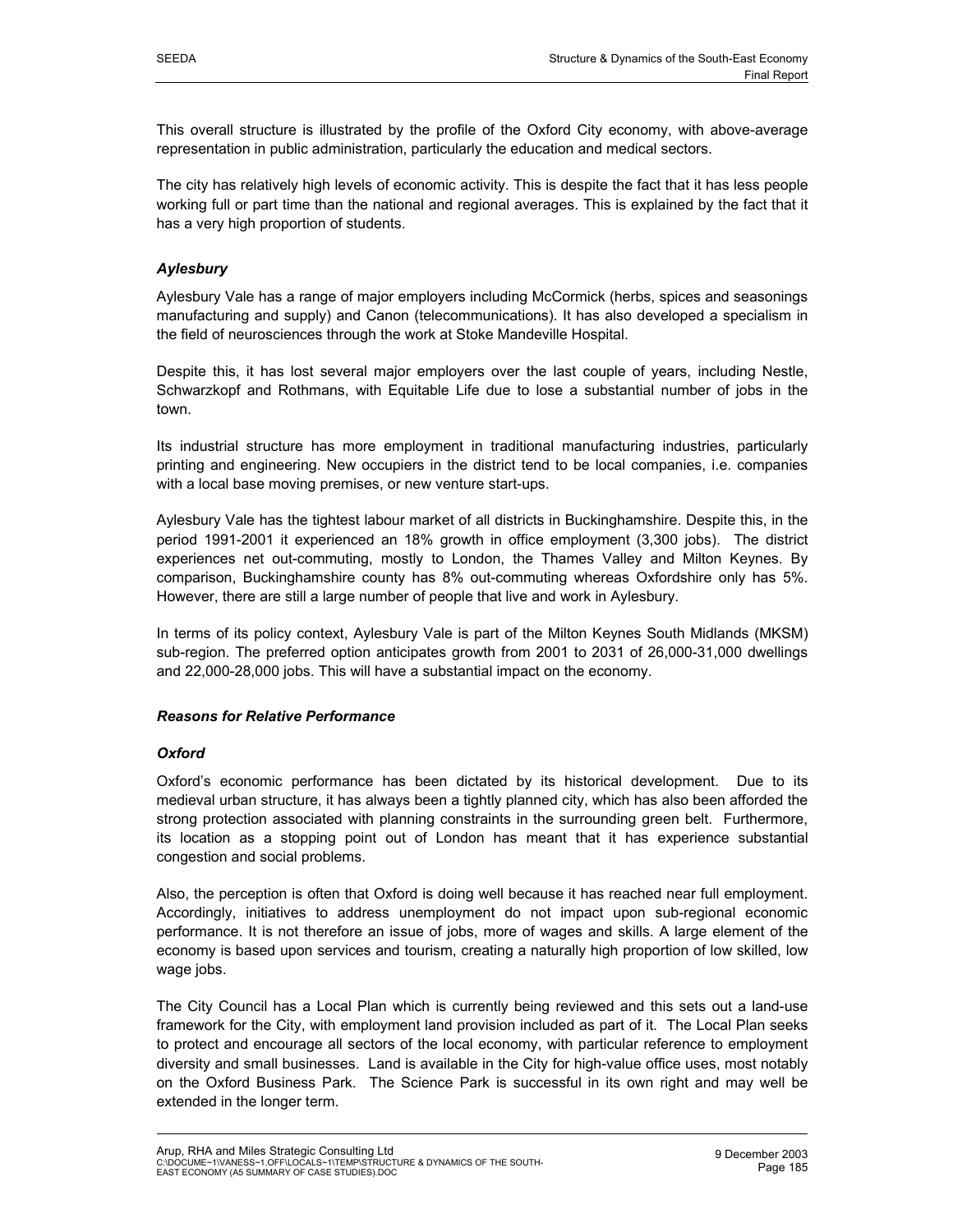The review is being carried out within the context of the Structure Plan which relates to the whole of Oxfordshire. At present the existing Structure Plan does not provide for any growth of Oxford, instead emphasising better or different use of land resources within the City area, and directing limited economic growth to the market towns within Oxfordshire. The City and County Councils are working closely together in assessing the case for an Oxford City-Region to be recognised as a key element within the Regional Spatial Strategy for the South East, which SEERA is in the process of preparing.

Related to the above is the close relationship which exists between both Councils and SEEDA in developing the West End Renaissance Project. This highly significant and bold initiative represents a commitment to rejuvenating a substantial part of Oxfords central area and providing opportunities for some transport infrastructure improvements. This will encourage the injection of business and business-related investment into the heart of the City.

The emphasis being given to considering Oxfords future in positive terms is being extended in a further way. It now embraces the commissioning of an expert assessment of Oxfords local economy and how it is likely to perform over the next sixteen years. This study is seen as helping inform the Council as to how the local economy is likely to develop, and providing a basis upon which the Council could engage more with the business community, taking account of both current and anticipated circumstances.

Within the last two years the City Council has established a realigned Vision, introduced a range of organisational changes, and taken the leading role in both setting up the Oxford Strategic Partnership and producing a Community Strategy. These developments in overall Council strategy will be underpinned in a number of ways, including the above mentioned areas of focus.

## *Aylesbury*

The recent success of Aylesbury has some fundamental, straightforward drivers. In particular, it hasn't over-focused on one or two sectors. It has a balanced economy based on a range of sectors, so hasn't been significantly affected by difficult economic periods. This is unlike areas such as the Thames Valley, which has really suffered due to its focus on IT. The primary reason for the success across this wide sectoral split is the fact Aylesbury is relatively cheap and affordable, certainly compared to the south of the county. Small businesses in particular find this extremely attractive, so they populate these lower quality units.

Furthermore, the town has done well because of its relatively well-educated workforce and its grammar school system, which is attractive to inward investors. Also, it has a lack of congestion compared to the Thames Valley and the rail links to London are improving with the Chiltern Rail franchise. Its distance from London provides a contrast to Oxford – Aylesbury is surrounded by farmland rather than restrictive green belt. Furthermore, its layout is also more conducive to change. The town centre being surrounded by low-density 1960s development has permitted denser redevelopment in the centre and therefore substantial capacity for growth.

It is the small and medium sized enterprises (SMEs) that explain the robust appearance of the economy, as they naturally show strong growth in their early years. The development of SMEs in Aylesbury has partially resulted from large companies moving out. People are either made redundant or choose not to move with their employers, instead preferring to stay and set up their own businesses. They are able to do so as a result of the high level of transferable business skills that they have developed whilst at these large companies.

Similarly to Oxford, Aylesbury has low unemployment and this has been maintained even with the outflow of large companies because those workers laid off have been able to find work further afield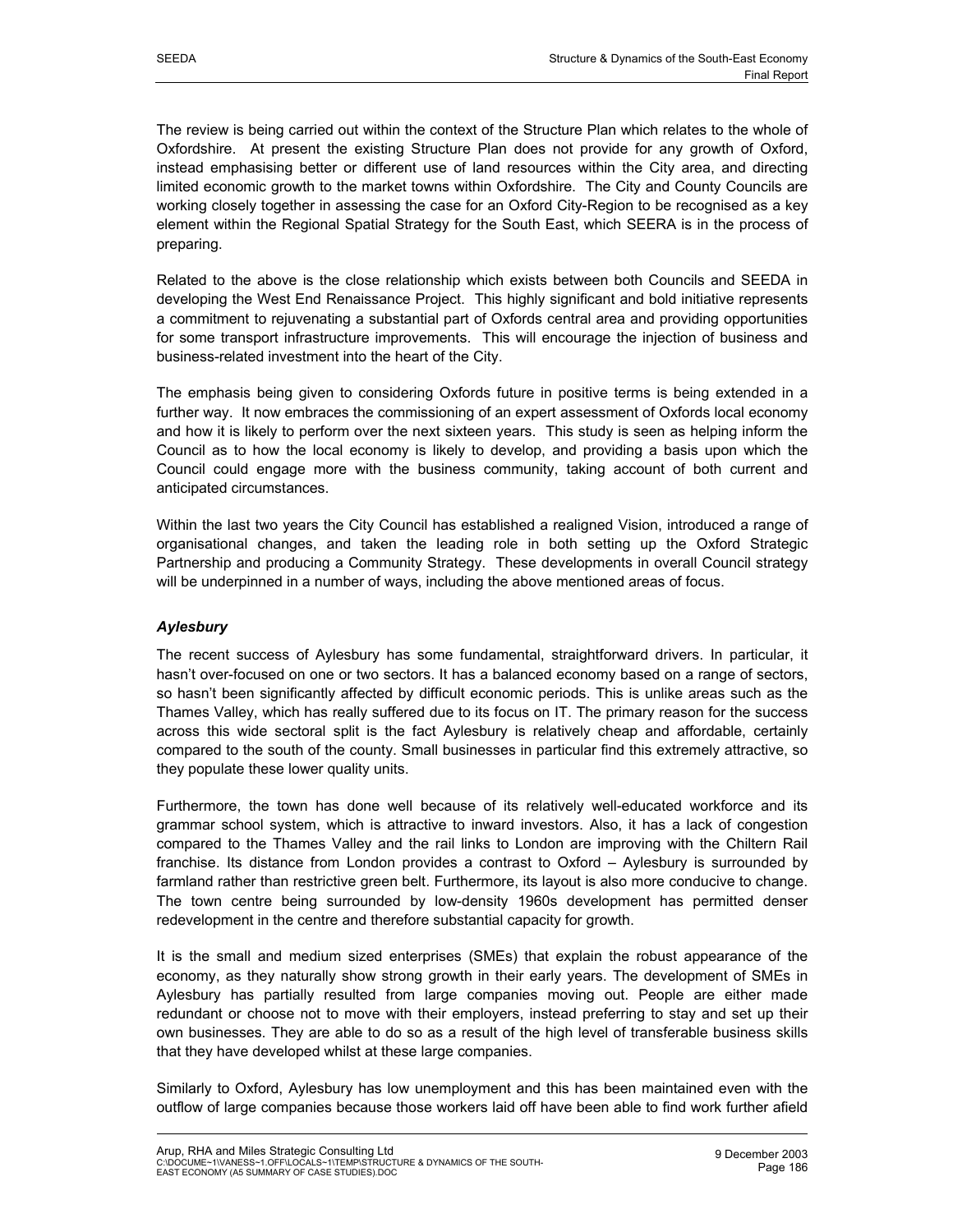in Milton Keynes, the Thames Valley or London. As explained with the growth of SMEs, skills are not seen to be a problem.

The movement out of the large companies from the town is not due to any economic concerns. It is the result of flexibility being provided by the local planning system, specifically in respect of changes of use. Aylesbury Vale District Council has permitted substantial changes of use from employment to residential. As a result, many of these large companies have taken advantage of their sizeable sites and sold them off for housing. A further issue is the District Council's other role as a large landowner. Instead of investing in improved infrastructure for many of their land holdings, they have instead sold them off and therefore taken away their potential to be developed for employment.

Despite this, there is felt to be no shortage of employment land available in the town; the question is over its quality and location.

There is a good working relationship between the District and County authorities. Buckinghamshire County Council was originally concerned about the Government proposals for growth coming out of the MKSM study, whereas the District had a far more positive outlook on the possibilities. Nevertheless, all parties worked through the issues and are now signed up to them.

A notable contrast to the Oxford experience is the absence of employment in tourism. This naturally eliminates a large proportion of the low skill, low wage 'underbelly' of the economy.

## *Oxford & Aylesbury*

Where there is a degree of similarity between the two towns is in the view that significant intervention in supporting the local economy has not been needed. The District Council has one economic development officer with a budget of £15,000. Again, the result is that the business community complains of lack of vision. Aylesbury has been readily able to accommodate fundamental change but Oxford's case for doing so is not easily defined given its historical development and the presence of the green belt. Historically Oxford has been active in accommodating a degree of economic growth, with support for the establishment of the Oxford Science Park and Oxford Business Park being good examples. In more recent years this has been less so, with more reliance on consolidation and local planning policy to provide the framework for this. The local economy study referred to represents a fresh appraisal. Mechanisms for the Council relating to the business community have been ad hoc and a focus on the business community agenda has not been particularly evident. Again however the local economy study represents a key building block for triggering a new local economy network being set up with scope for more directly involving the business community. This will also be able to feed into the work of the Oxford Strategic partnership. There is a growing coherence in Aylesbury's development strategy in particular in the town centre intensification put forward through the Sustainable Communities plan proposals. These proposals are being put forward in conjunction with the expansion of the town on three strategic sites incorporating residential and employment uses.

## *Policy Recommendations*

This section seeks to draw together the case study data on the two towns and understand what are the most important factors that need to be addressed. Specifically, it needs to assess what the local factors that influence productivity are, and their relative importance.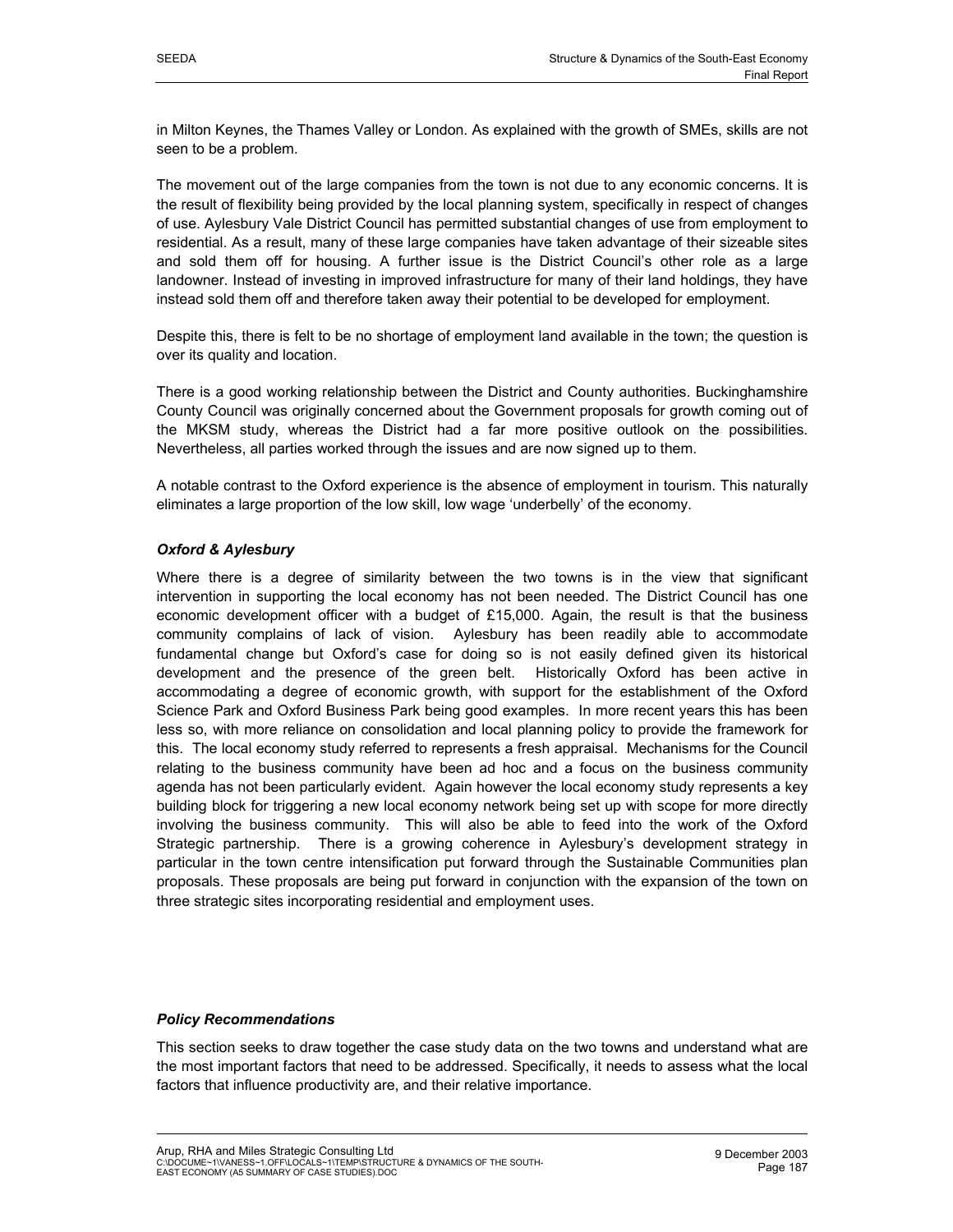## *Strategic Development*

The approach to strategic development is seen as vital by the stakeholders in both towns. In Oxford's case the local economy study should help in reassessing how the City Council can relate to the local economy and support economic performance; Aylesbury has been doing well because its developing business structure (SMEs looking for cheap premises) has less onerous requirements than those in Oxford. Oxford should continue to develop its overall Vision which is already being articulated with the help of the areas of focus referred to above, in the reasons for relative performance in Oxford.

A clear policy framework needs to be adopted that provides a clear balance between SME and large company development. To a certain degree, this is a function of the planning agenda that allocates the employment land. Whilst SMEs have grown strongly over the recent past, the focus cannot continue to exclusively be on this sector. This is because many of the existing SMEs will grow and look for larger premises; if these premises are not available, they will leave Aylesbury. So a policy to get the right balance between developing new SMEs and growing existing ones is important.

Furthermore, a similar policy approach that determines and strikes the right balance of economic diversification is necessary. Aylesbury has done well over the past few years by not diversifying to any great degree, yet if it wishes to develop further, then strong movement into a wider range of sectors is likely to be necessary. One area of potential is medical research through the Enterprise Hub at Stoke Mandeville Hospital. Equally, Oxford's dependence on the motor industry has led to problems with the shifts that the industry has experienced in recent years.

## *Transport*

Both towns consider transport to be a key issue, but both are at different stages in the evolution of their transport systems. Oxford has already reached capacity in its road network and is looking to employ methods of modal shift away from the private car. By contrast, Aylesbury is still not yet at full capacity – although this is imminent – so has more scope to develop new transport infrastructure. A coherent policy approach is recognised as being required by both towns.

## *Skills/Wages*

There appears to be a need to focus more on school education and the development of the further education (FE) offer at local colleges. These need to link into employers and be easily accessible by those working in lower skill jobs, in order to maximise the potential for people to access them.

## *Local Authority Strategy & Resourcing*

Stakeholders felt that the local economy was important to their Local Authority areas. Aylesbury has demonstrated that this has not been a hindrance to its successful development. In Oxford the successful development of the local economy has occurred without the Council needing to intervene in a major way. Resources for economic development have not justified the same scale of deployment as have resources for addressing other areas of Council service development and delivery. The Council is however now a key player in taking the West End Project forward, and has also, in conjunction with the Oxford Strategic Partnership, decided to take a fresh look at current local economy characteristics and how they might change over the period to 2020.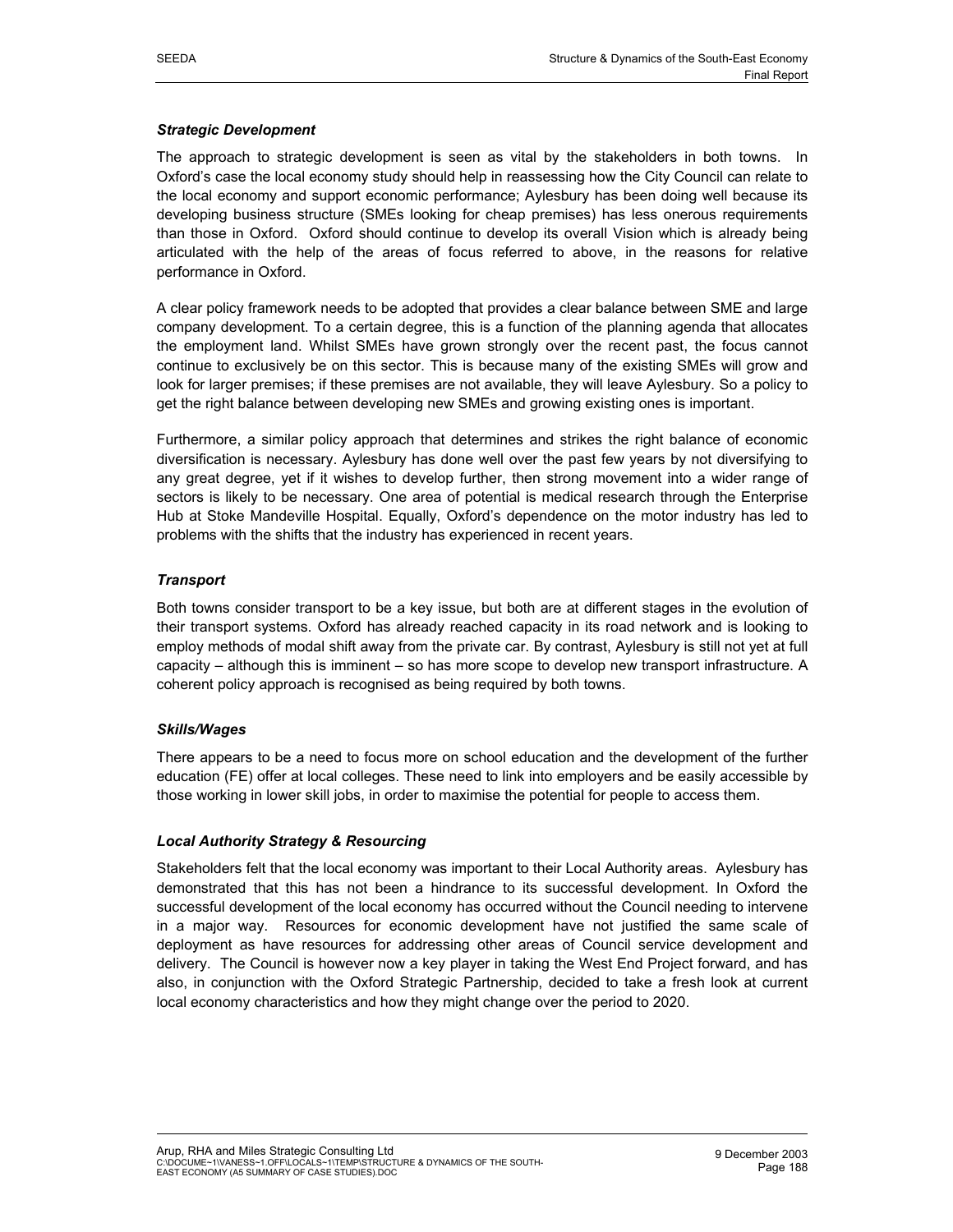## **Hampshire & Winchester**

The M3 corridor between the Thames Valley and the coast through Hampshire has been identified as one area with similar growth potential to the Thames Valley growth corridor. Currently however, there are significant differences in growth and economic performance between Winchester and the surrounding area.

## *Local Economy*

## *Recent Performance*

Differences in the economic performance and potential of Winchester and Central Hampshire are reflected in the GVA figures from 1995. GVA in Winchester was more than twice that of East Hampshire and over 20% higher than in Test Valley. Between 1998 and 2001, Winchester outperformed the South-East average in terms of GVA growth. East Hampshire and the Test Valley grew at the regional average and slightly below the regional average during the period. Sub-regional disparities during the period therefore widened. The pattern of employment growth is much more varied. East Hampshire outperformed both the South-East average and the Test Valley. Employment during this period in Winchester actually fell. One explanation for falling employment but increasing GVA may be an increase in the numbers of people resident in Winchester but commuting to London and other centres.



## *Source: Robert Huggins Associates/Eurostat/National Statistics*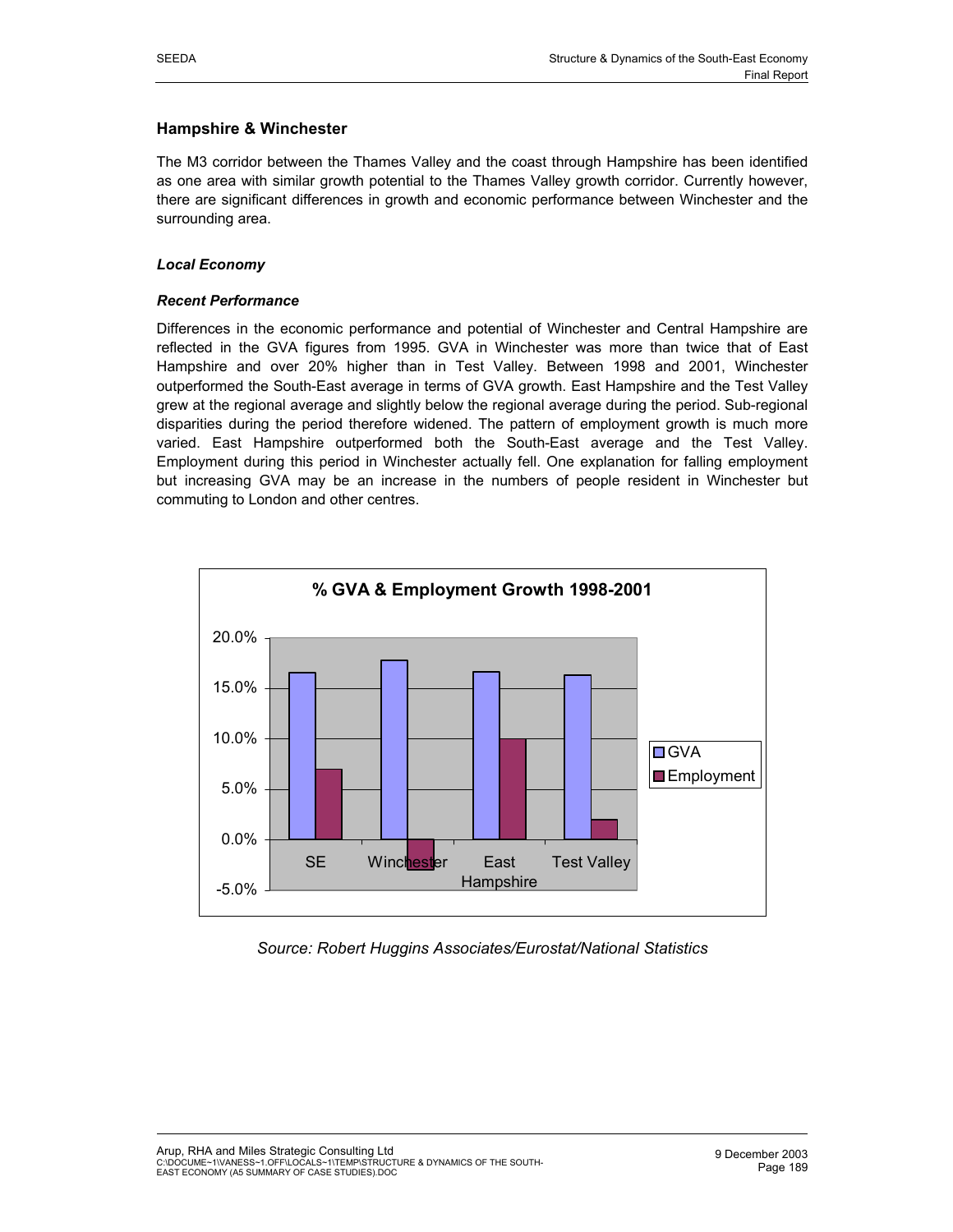

*Source: Robert Huggins Associates/Eurostat/National Statistics* 

#### **Winchester**

The Winchester economy is based upon a core of public service HQs including the:

- County Council;
- Hampshire Constabulary;
- NHS Trust:
- Prison; and the
- City Council.

This core of public sector professional services is supplemented by several major private sector employers in the business services sector (Computing and computer sciences employment is 4 times the national average) including:

- Denplan;
- IBM (which employs 2,000 to 3,000); and
- NTL (which employs over 2,000)

It is generally recognised that both the public and the private sector provide important critical mass, supporting a denser than is typical across the region number of financial services and legal professionals.

Tourism until recently was also an important element of the economy but Winchester has been typically been perceived as a second tier destination and is experiencing increasing competition from other locations as well as the recent setbacks across the tourism sector of foot & mouth, September  $11<sup>th</sup>$  and the Iraq war.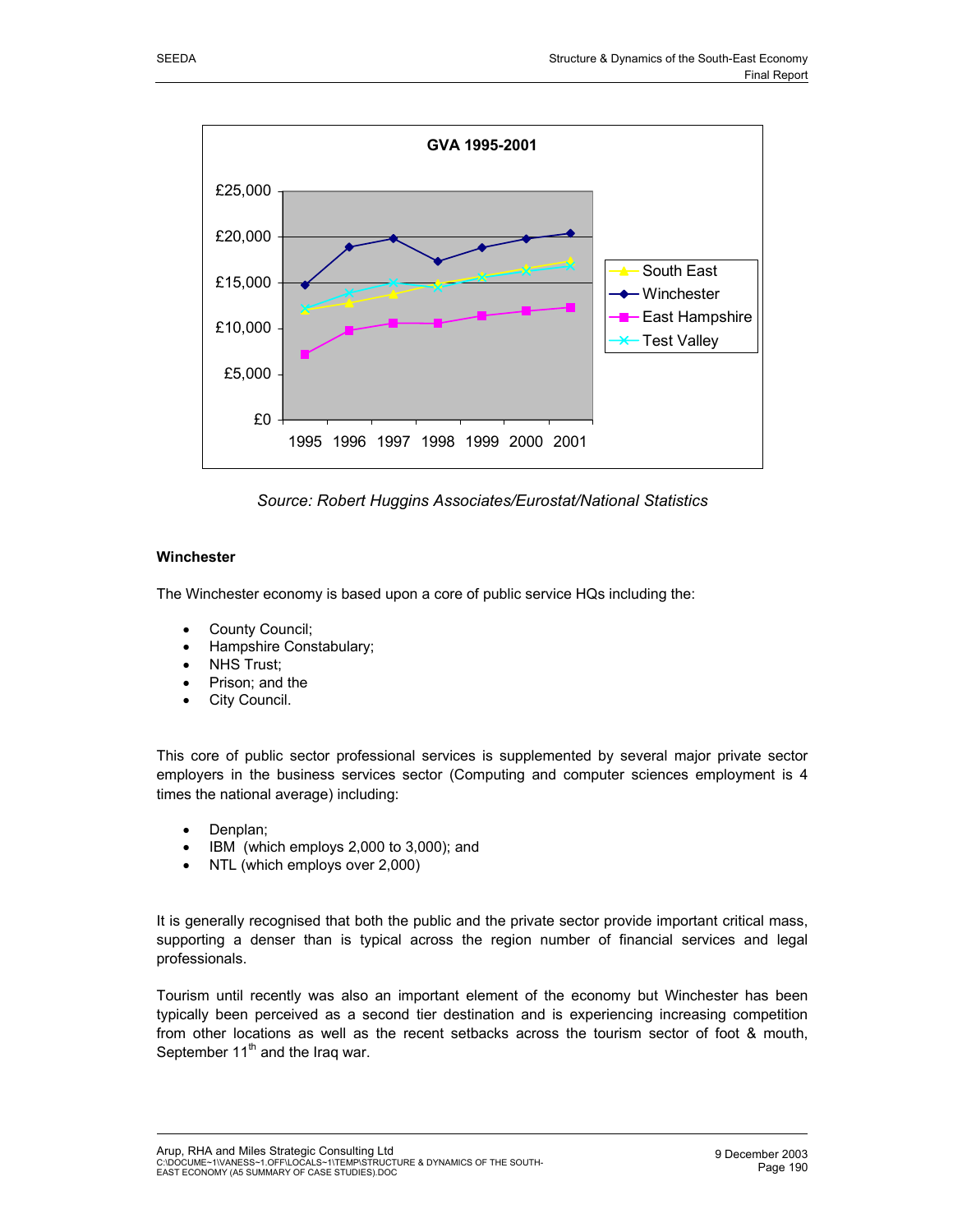The remainder of the economy includes a number of small start-up and micro businesses. predominantly in the high tech/IT and performing arts sectors (some TV production companies). Hampshire Business space has 30-35 units for SMEs which are currently full utilised.

Industrial activity in the area is limited to the Winault estate (although Winchester has never really developed a manufacturing sector). The area is tightly controlled by planning constraints and there is a desire by the commercial sector to open up uses on the site to allow for example, live/work uses. Large office blocks are not part of how the city has developed as the historic centre has restrained development and larger scale accommodation has been provided in surrounding centres.

The local economy can also be characterised by significant flows of people into and out of the district. In effect higher skilled, higher paid workers commute to London while lower paid, lower skilled workers commute from the surrounding area into Winchester. Statistically this may mean that the area is actually doing worse than is indicated.

## *Local economy – Hampshire*

Rural Hampshire effectively stretches in a band between the North Hampshire Golden Triangle and the coast only broken by Winchester and Andover. Rural Hampshire is perceived to be struggling. The area is predominantly agricultural with dairy and arable farming creating little value added and relying on European CAP funding (current performance will get worse with the reform of the CAP).

Rural Hampshire is facing a number of economic weaknesses including:

- Poor access:
- Pockets of unemployment;
- An ageing population;
- A lack of affordable housing; and
- A lack of sectoral diversification.

Hampshire County Council are already trying to support diversification and the creation of alternative income generating activities and have been at the forefront of supporting farmers markets (94 are planned for next year, involving about 150 producers).

Some rural diversification has already taken place. The County Council are aware of farmers who have converted barns attracting graphic designers and software businesses. But this first wave of diversification is now at risk with leases that are coming up not being renewed as there is no current access to broadband which is required by these types of SMEs/creative companies.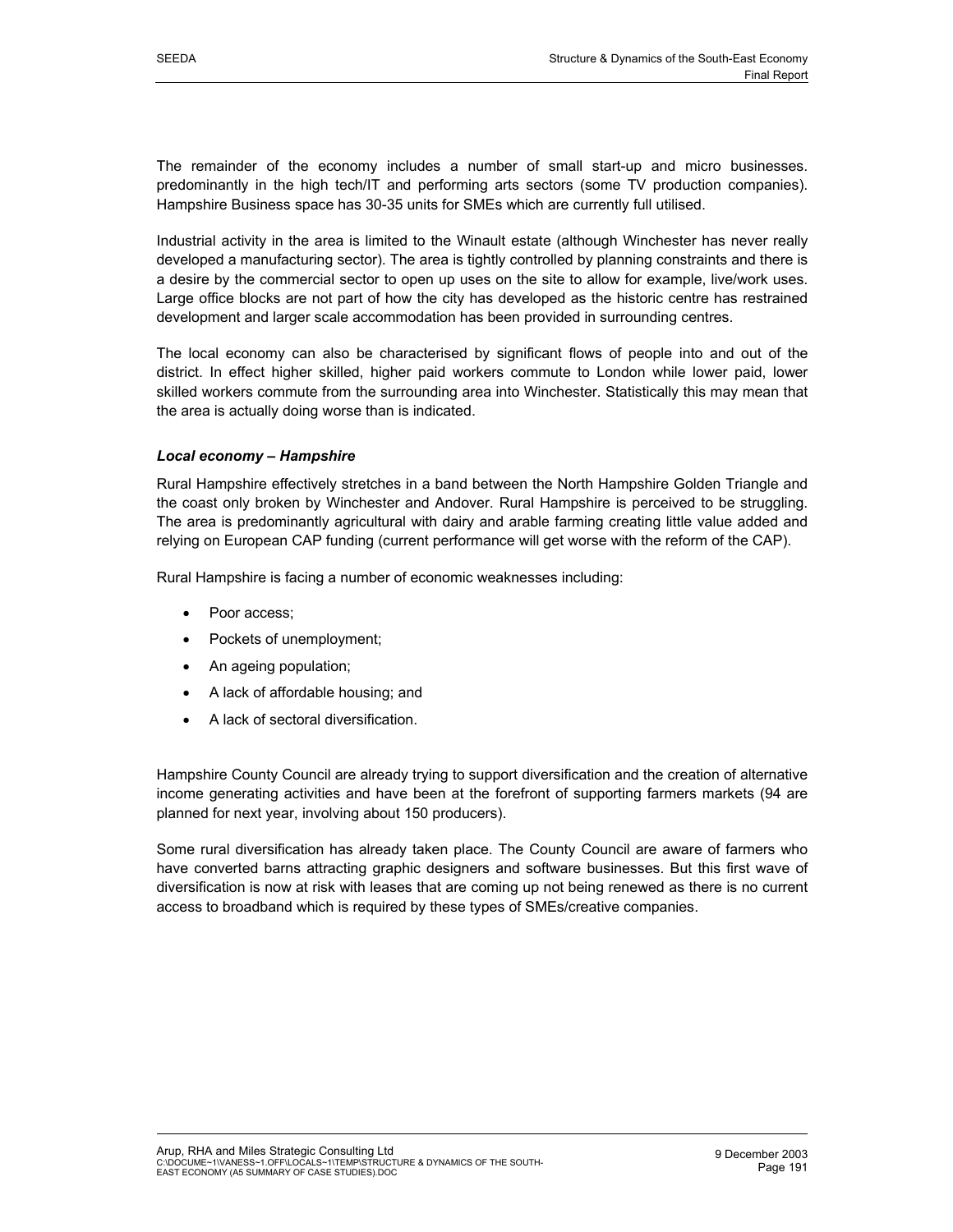#### *Reasons for relative performance*

## **Winchester – Reasons for Relative Performance**



## **Rural Hampshire – Reasons for Relative Performance**



Arup, RHA and Miles Strategic Consulting Ltd<br>C:\DOCUME~1\VANESS~1.OFF\LOCALS~1\TEMP\STRUCTURE & DYNAMICS OF THE SOUTH-<br>EAST ECONOMY (A5 SUMMARY OF CASE STUDIES).DOC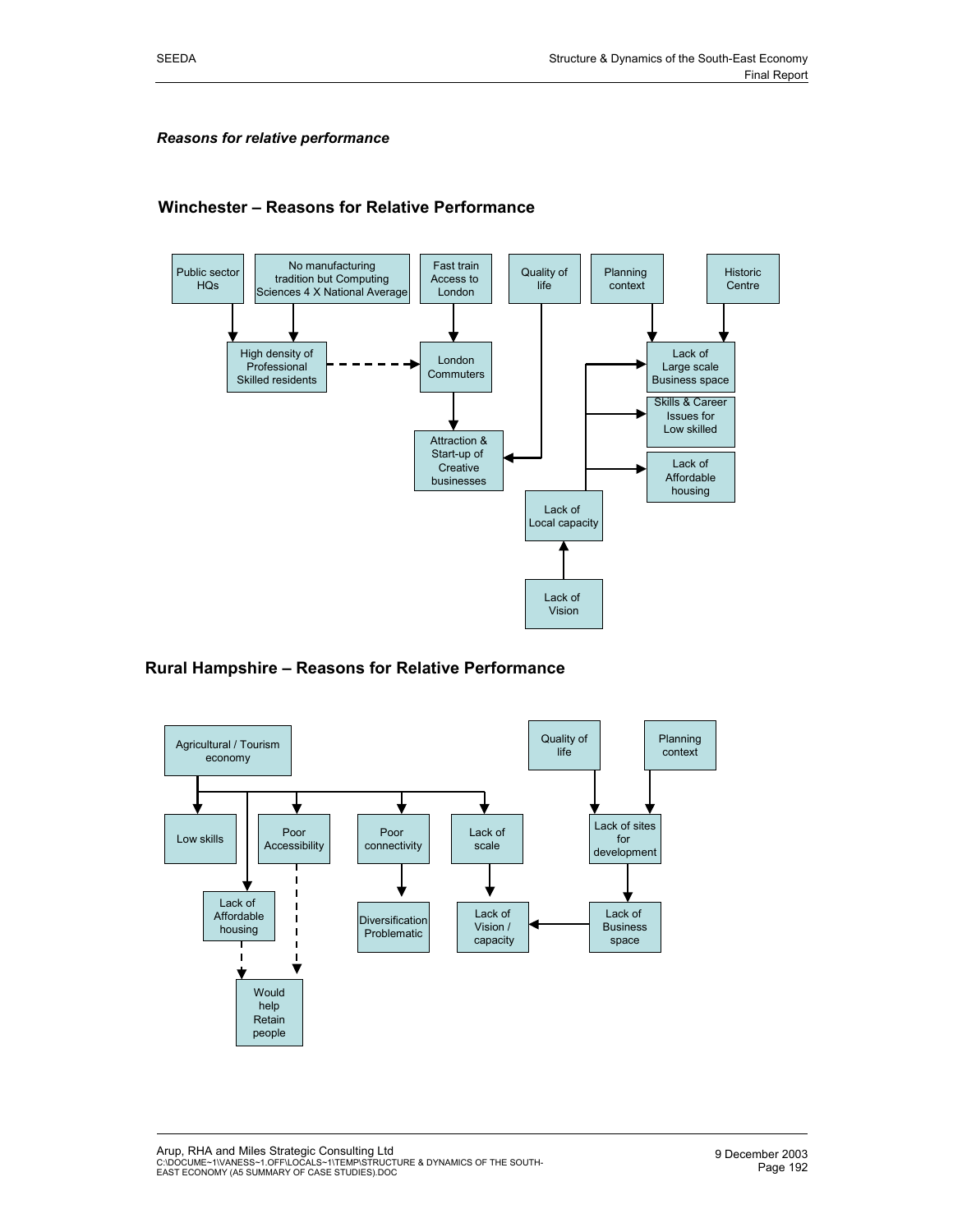## *Accessibility*

Fast access to the rest of the Thames Valley and London has had an important influence upon patterns of growth across Hampshire. One example is Basingstoke and Andover which effectively started from similar positions as country market towns at the beginning of the 1950s. The difference in performance in growth of Andover and Basingstoke appears to have principally been driven by access. Following the development act of 1952 (which included both Andover and Basingstoke) Basingstoke has grown rapidly. The town is on the M3, has a direct raillink to London and easy access to Heathrow. Andover is contrast is on the A303 with a slow west country railway link.

Similarly, accessibility is an important attractor for companies considering locating in Winchester or in encouraging start-up activities, TV production companies, for example have regular meetings in London and rely upon the fast train service (London is 40 minutes by train).

#### *Planning*

Some respondents suggested that a key reason why rural Hampshire is doing badly is the strict planning regime which appears to have severely constrained local business space – in effect there isn't any room to grow. Planning may also explain why Winchester is not gaining from the road link in a manner as is Basingstoke. The number of sites along the M3 or A34 and in the town centre would have to be addressed if a similar agenda for growth is to be pursued.

#### *Vision and capacity*

Winchester currently does not have an Economic Development function although it is planned to be introduced in the next 12 months. In the past it was considered that Winchester did not need an Economic Development function as it was successful. The Local Authority sought to develop the economy through tourism but the recent downturn in the sector has meant that it has realised that it requires a wider economic base and focus.

## *Affordable housing*

Affordable housing is becoming a major issue for the competitiveness of the local economy:

- Some companies are buying housing for workers
- Some companies having to pay London weighting e.g. Chubb in Basingstoke
- Basingstoke already setting 26% target for affordable housing (London level)

#### *HIEs*

King Alfred College is the local HIE and now has independent power to award degrees – and plans to extend into Basingstoke. Its key focuses are marketing and business and performing arts. There do not appear to be many linkages between the HIE sector and the Winchester economy and although research establishments have had an important influence upon the North Hampshire economy this has been more about creating a 'research/technology' profile for the area rather than actual spin offs/outs from research establishments (which have been limited to date).

## *Policy recommendations*

The lack of an economic development function in recent years is reflected in the lack of a focussed vision and approach to economic development for Winchester and the surrounding area. The absence of a vision has tended to reinforce a planning policy of restraint.

The future approach to planning however will have to be carefully considered in the context of the development of a future growth strategy for the area. One way of spreading the growth in the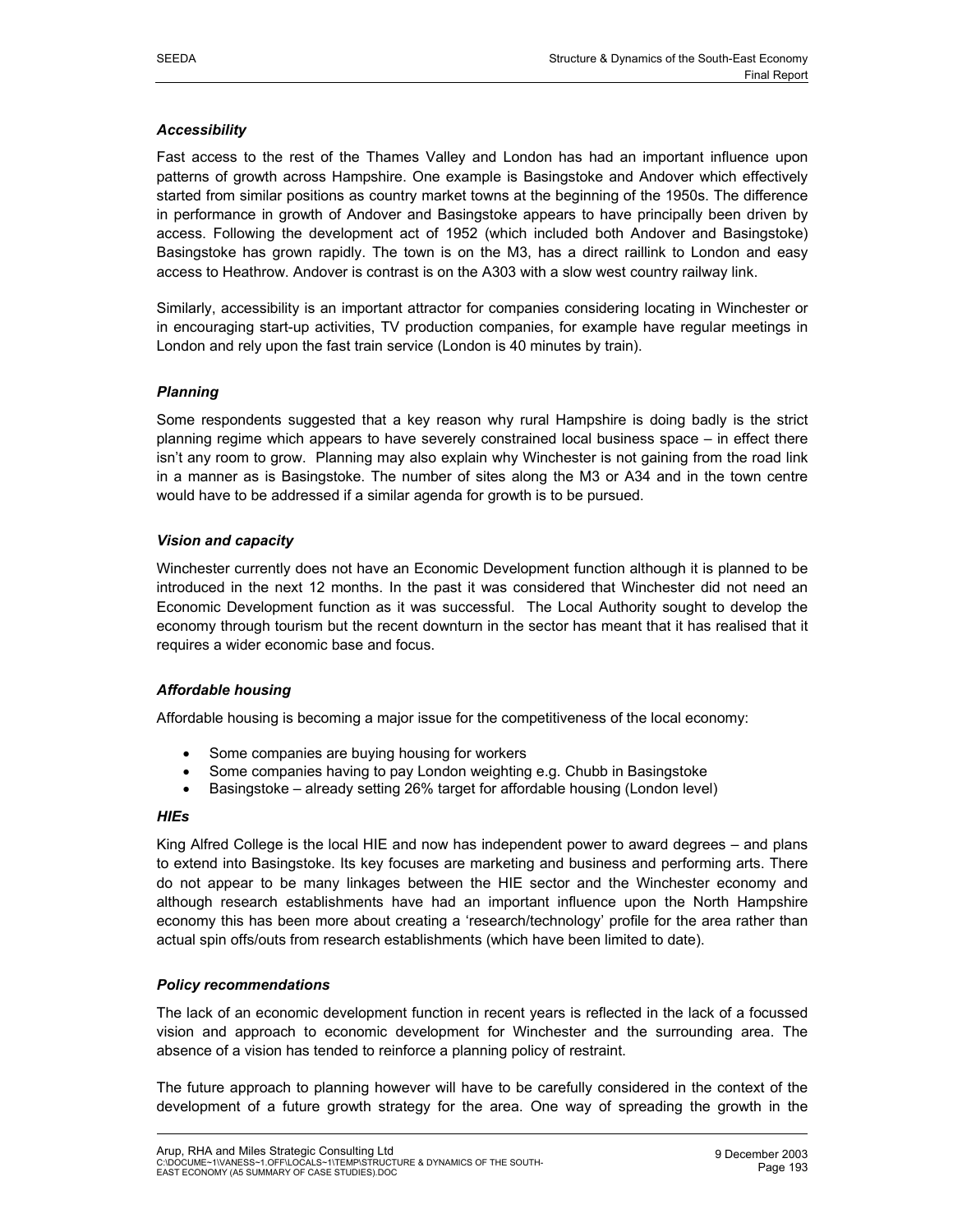Thames Valley would be to relax the planning policy along the M3 corridor to Winchester and beyond but this could be very contentious. If the current planning framework is maintained a growth strategy will need to be developed that focuses on small scale high value businesses which can be accommodated within the existing urban fabric although finding space for facilities such as incubator units will become increasingly difficult particularly given that the town is based upon a medieval footprint.

Even if planning and accessibility issues are addressed in Hampshire, it may not be easy to encourage the spread of growth outside of the Thames Valley to Winchester, Andover and the surrounding area. Very little of the growth in North Hampshire in recent years has been new investment, it has rather been consolidation or expansion of existing companies in the Thames Valley. Moving further south or west could make the commute time for their existing staff intolerable leading to staff retention problems.

Winchester like several other centres in the South-East such as Oxford has in effect a two tier workforce consisting of skilled professionals and the unskilled tourism and other services sector. Current initiatives are under way to create career paths and ladders for people in retail in Winchester town centre but one mechanism for achieving a significant uplift in growth will be to focus on upskilling the lowest skilled segment of the population.

General feedback from all of the interviews was that there was a need for a more integrated approach to skills and business development in the area if the potential of businesses in Hampshire was to be realised. A number of partnership models or examples were suggested as possible best practice including:

- The possibility of extending the AIF work which had served as an effective mechanism is get stakeholders engaged
- The Isle of Wight Economic Partnership which has a strong business involvement and has kept a tight focus on inward investment as well as taking on the economic development brief from the Isle of Wight Council
- The Hampshire/Isle of Wight workforce development plan which was influenced by the Economic Partnership effectively creating a mechanism for the LSC to work closely with the final customer
- The need for a sub-regional approach which reflected distinct areas with sufficient critical mass for example the South Hampshire coast.
- A sub-regional approach is also needed for destination management e.g. the Solent rather than Portsmouth or Southampton.

The MOD has had a major influence upon the pattern of economic growth in Hampshire in recent years. DERA (now Quinetiq) were originally located in Farnborough with 3,000 research scientists and a £1.1 billion budget. Their relocation within their airfield site in 1994/1995 freed up space for other development and 1.2 million square feet were developed by Slough Estates. Another example is the Sun Microsystems site on the M3 which was also an MOD site and would otherwise have been classified as a greenfield development site.

Ongoing restructuring of the MODs land holdings and operations in the South-East (for example currently in Aldershot) is likely to provide further development and growth opportunities and further discussions with the MOD about their plans and intentions would be a useful exercise.

Hampshire County Council and other local stakeholders have a clear view on how they can support growth in surrounding rural area. Ongoing support will be required to initiatives such as Wire.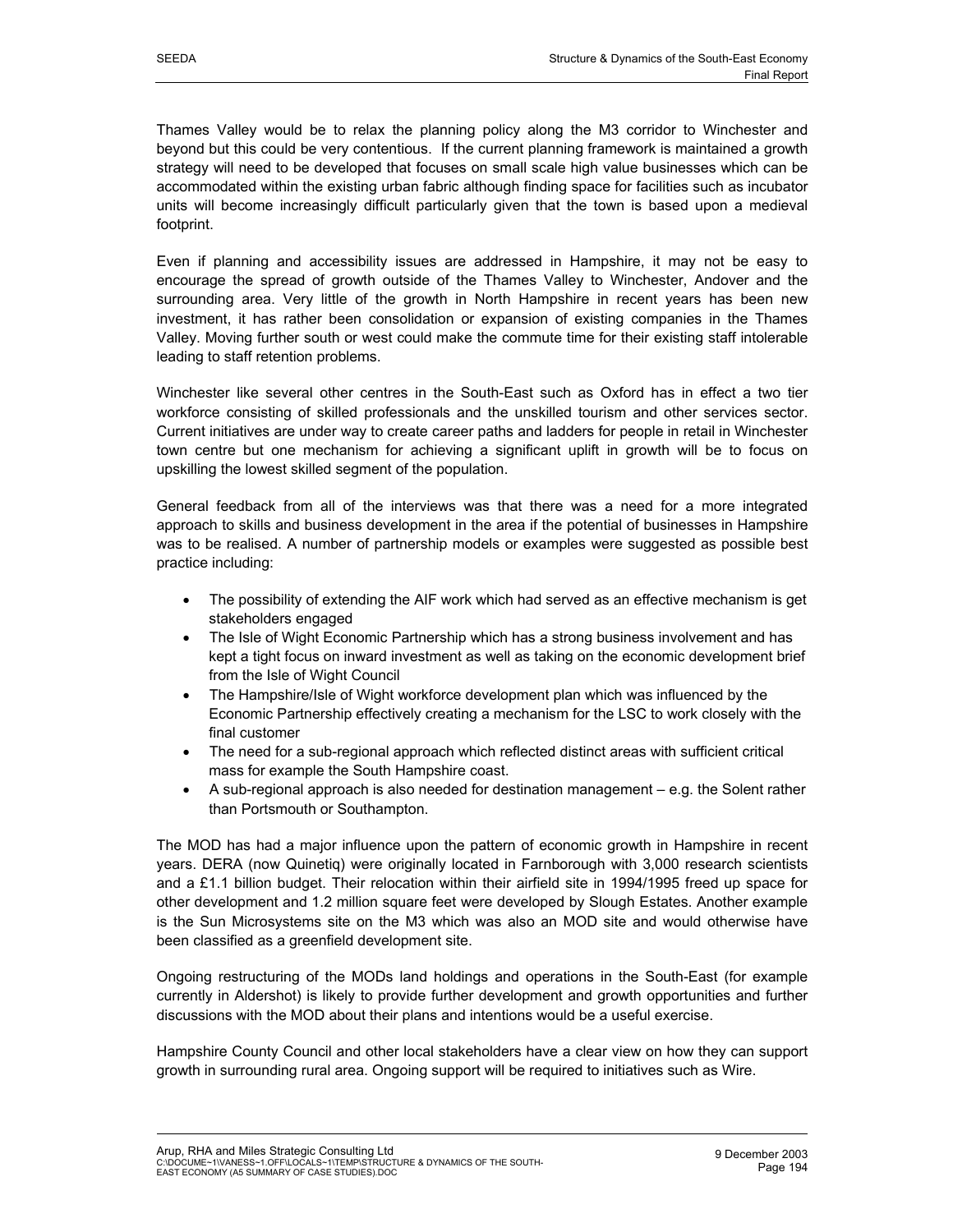# **Thanet & Ashford**

Economic disparities across the region appear to get worse the further east you go. To explore the reason behind this in more detail Thanet and Ashford were chosen for closer analysis. This also provided an opportunity to undertake an early assessment of the impact of investment in new infrastructure and the Government's Communities Plan upon sub-regional performance.

## *Local economy*

## *Recent Performance*

Both Thanet and Ashford start from an existing base (in terms of GVA) significantly below the average for the South-East. Between 1998 and 2001 both performed worse than the average for the South-East as a whole, in effect, disparities widened between these areas and the rest of the region. Both areas outperformed the South-East average in terms of employment growth between 1998 and 2001, which together with the GVA figures points towards the creation of lots of low value jobs. Ashford outperformed Thanet both in terms of growth and employment between 1998 and 2001, but Thanet came close to matching the % increase in GVA performance of Ashford during this period.



*Source: Robert Huggins Associates/Eurostat/National Statistics*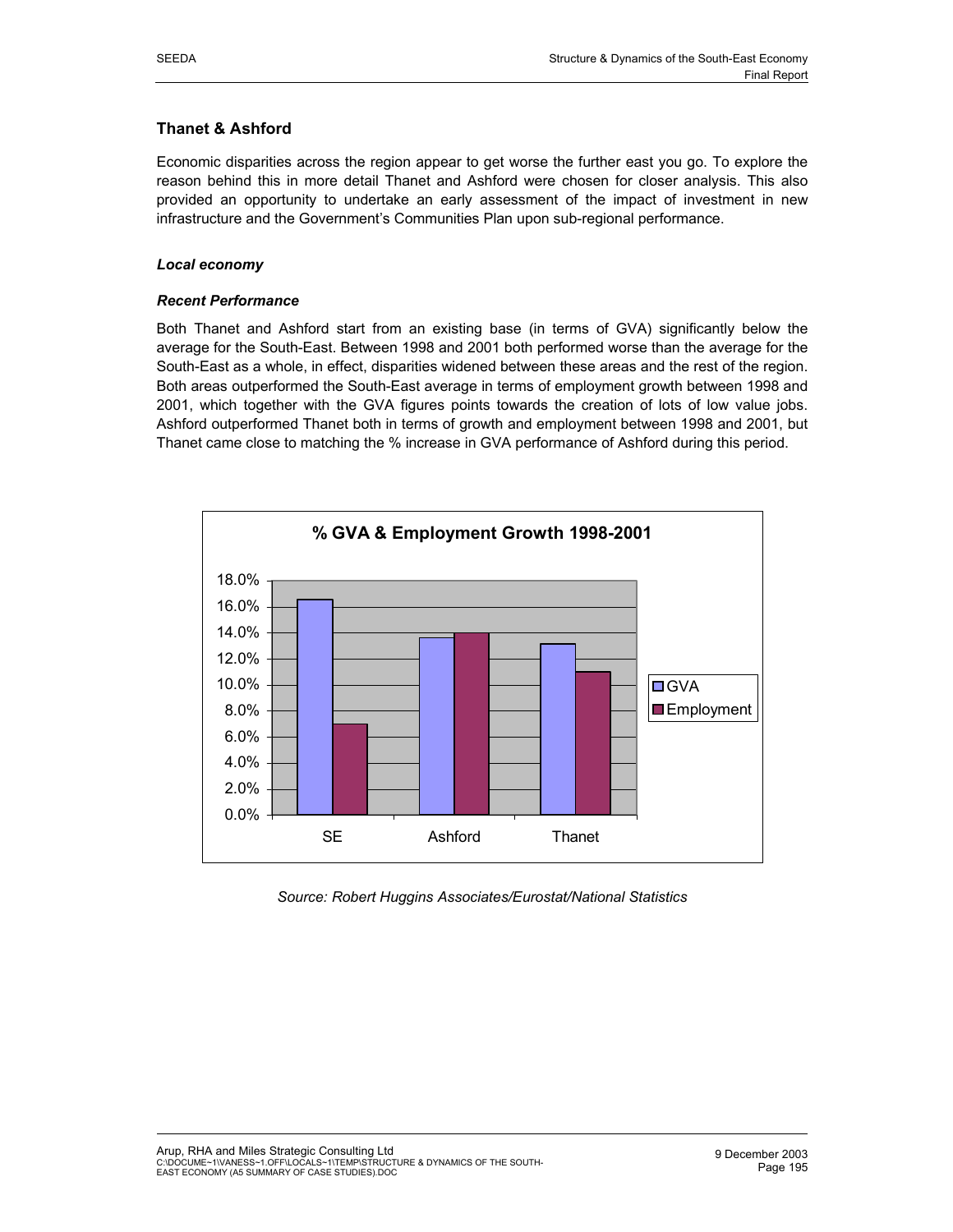

*Source: Robert Huggins Associates/Eurostat/National Statistics* 

## *Thanet*

Until recently the Thanet economy has traditionally consisted of a mix of agriculture, tourism manufacturing and some mining activity. Over the last 10-15 years the economy has undergone rapid change with the end of mining activity, the decline of the 'traditional' tourist offer and rationalisation of the manufacturing sector. Hornby, which at its peak employed 1,500 people, now employs 175. The Duraplug factory which at its peak employed over 2,000 has closed.

The jobs that have been lost both in Hornby and Duraplug and elsewhere in the local manufacturing centre have tended to be fairly low skilled basic assembly type activities (a large proportion of which were done by women) which have been relocated to more cost competitive locations (the employment that remain at the Hornby site are a slimmed down design, logistics and administration function).

As the manufacturing sector has declined there has been an expansion of the retail sector. A Sainsburys is now located on the Duraplug site and Tesco have 4 stores in the Thanet area. A large proportion of the low skilled former manufacturing workforce has moved into retail or is 'hidden' unemployment – women leaving the workforce (Tesco's opened a new store in Ramsgate recently with 200 jobs that was 10 times oversubscribed).

Pfizer in Sandwich is the largest remaining manufacturing employer and now employs over 5,000, with another 2,000 indirectly employed in local supplier operations. The business has grown organically, however its scale and the skillsets it requires now means that it increasingly has to recruit its workforce from outside the area. One problem with attracting the skilled workers that it needs is that quality of life is an important deciding factor and the existing socio-economic infrastructure and accessibility issues detract from the overall quality of life 'offer'.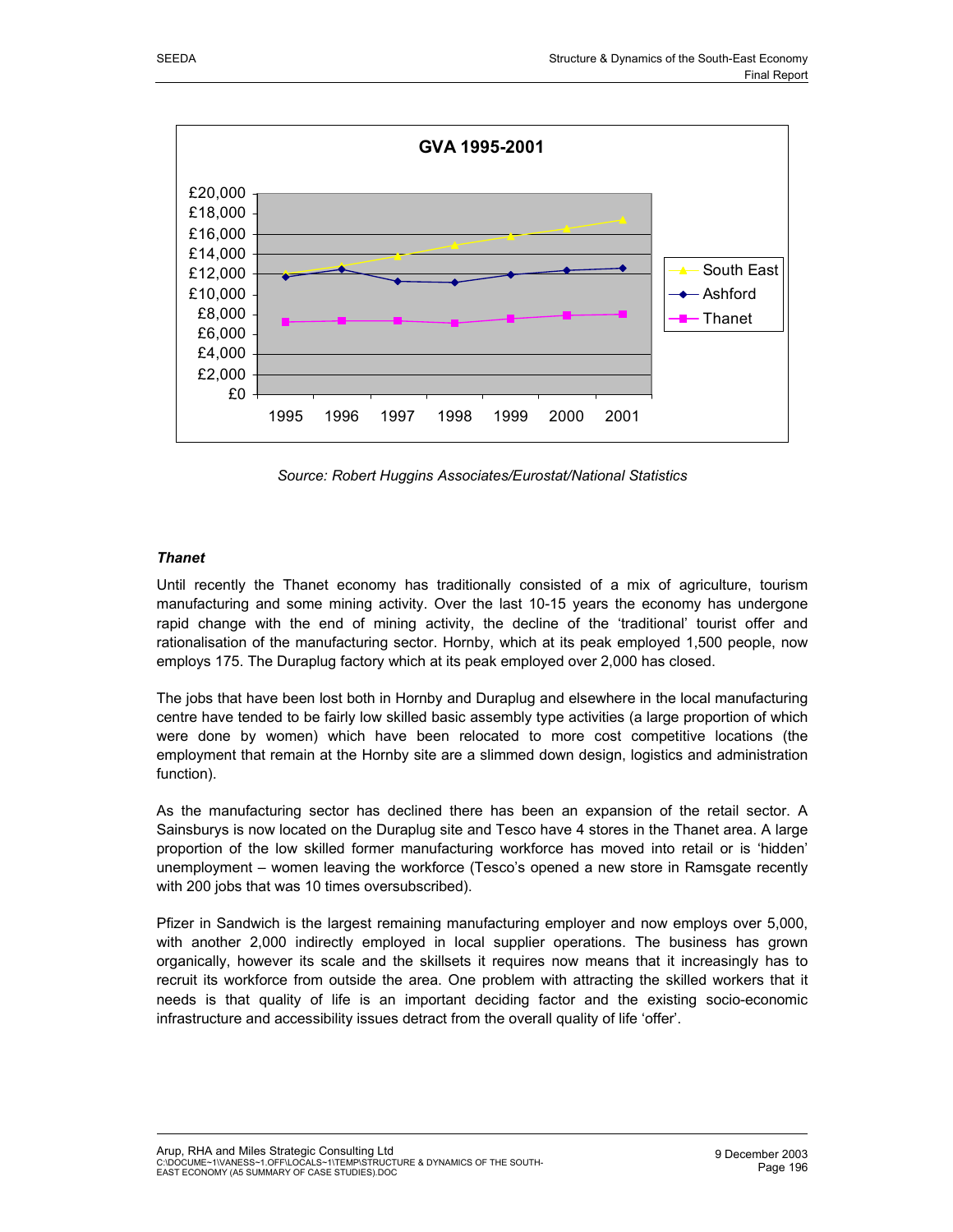## *Ashford*

Traditionally, as in Thanet, manufacturing has played an important role in the Ashford economy. Key strengths include food processing (It benefits from its location in the centre of Kent's 'Garden of England') and Brake Bros and Campbell Foods amongst others have facilities in the area.

Other manufacturing sectors include fragrances and cosmetics (Qwest are based in Ashford with laboratory as well as production activities and Coatie/Rimmel manufacture make-up) and aerospace engineering.

Ashford has been able to maintain and grow its manufacturing sector partly due to the fact that several local manufacturing employers were originally part of Unilever but were sold off which has meant that the higher value functions such as HQ and Research & Development activities have been retained within the area. Local employers have also increasingly sought to move up the value chain for example local food processors no longer just package food products but are preparing fully integrated products such as ready meals and there has been significant investment in product development.

#### *Reasons for relative performance*



# **Thanet – Reasons for Relative Performance**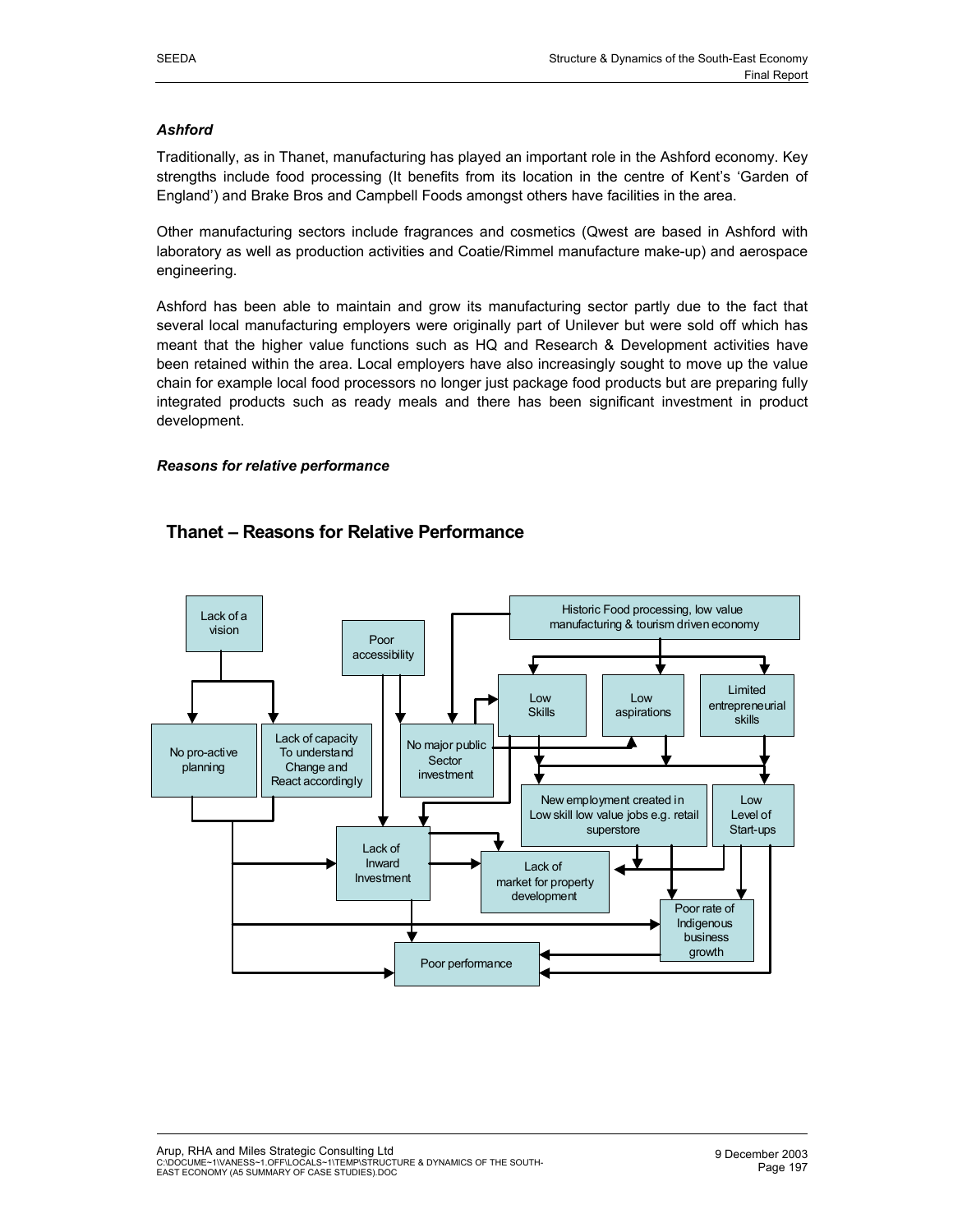

#### *Sectoral change*

Neither Thanet nor Ashford have attracted significant inward investment in terms of new employers in recent years. One of the key differences between the two areas appears to have been the fact that while Thanet has lost a large proportion of its traditional manufacturing employment base Ashford has retained much of its established manufacturing core. Where manufacturing employment has been lost it has been replaced by public sector and retail employment rather than higher value business services employment as in other better performing parts of the South-East.

Thanet is also constrained by the legacy of its traditional tourism offer which can be characterised as:

- Low wage
- Low skills
- Seasonality; and a
- Poor basis for economic growth

#### *Patterns of inward investment*

Whilst not attracting inward investment in terms of new employers Ashford has been successful in attracting inward investment in terms of the commercial retail sector (new multiplex, car show room, and national high street retailers) which Thanet has not been successful in doing. Both the interviewees from Ashford and Thanet saw this as an important prerequisite for future economic growth as it was likely to have a significant impact upon local quality of life which in turn would attract a better skilled labour force.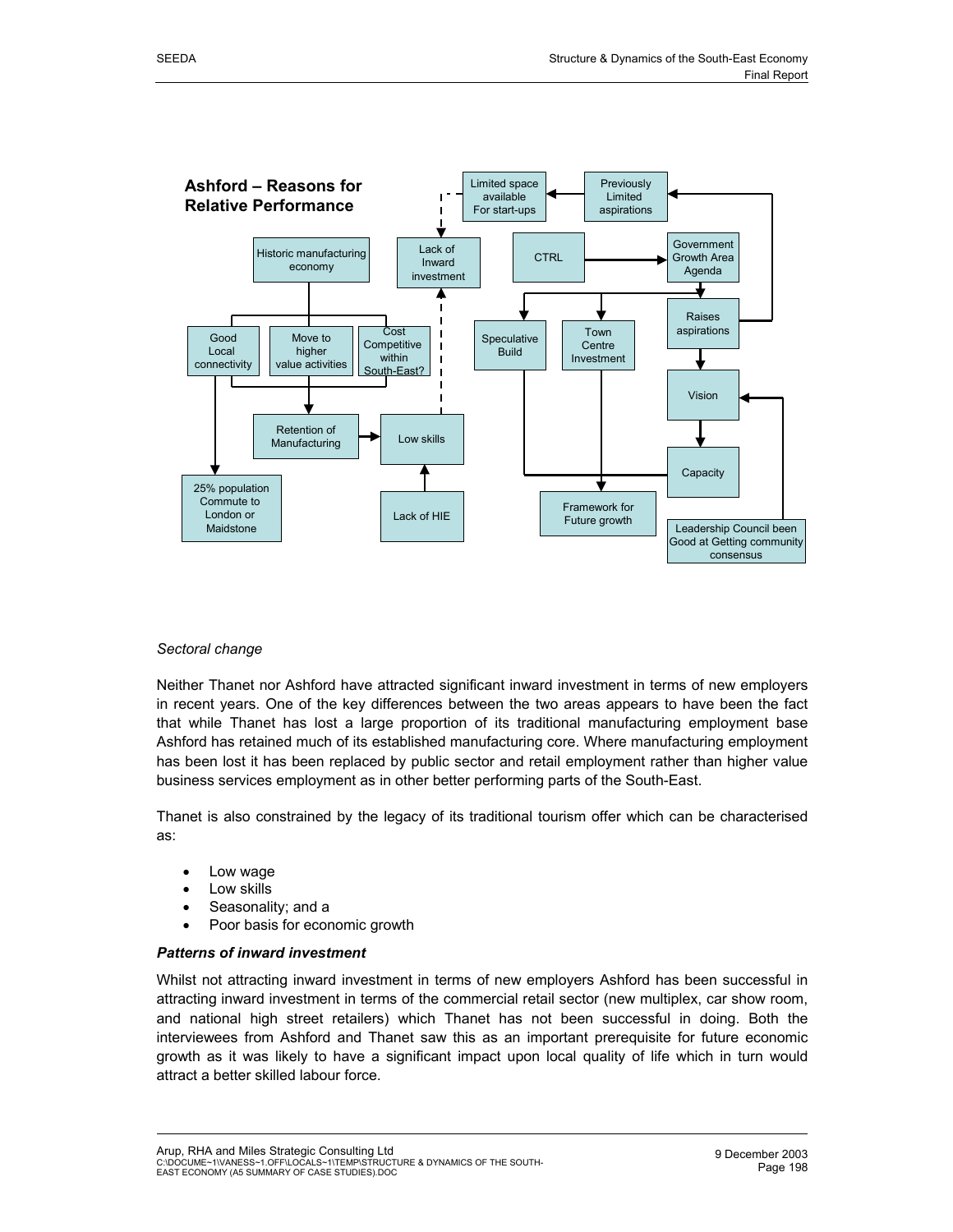## *Commercial property market & site availability*

One reason explaining the lack of new investment activity in Thanet was considered to be the lack of an effectively functioning commercial property market (in some cases the cost of a factory unit may be £1 million to construct but it could be worth as little as £750,000 on the open market). No speculative build takes place and the depressed property prices mean that developers who have bought land are reluctant to bring it forward. The result of this is that there is a lack of available sites.

The absence of available sites in turn meant that speculative development was non-existent and only just beginning in Ashford. This was considered to be one explanation for the lack of new inward investment in Ashford to date as until this year the sites and speculative development had not been available to show prospective investors.

## *Investment in skills*

There are a higher proportion of lower paid, lower skill marginal manufacturing operations in Thanet occupying poor premises. Historically this has meant that there has been little investment in training. It has also been more difficult to engage employers in training and workforce development due to the low number of large employers and HQs in the area. Poor skills development in turn has hindered educational achievement and aspirations limiting entrepreneurial activity. Both in Ashford and Thanet the high proportion of SMEs in the local economy is generally considered to hinder the wider development of management skills due to more constrained opportunities and contribute to a lack of aspiration in the wider workforce due to their low profile (people don't know opportunities are out there).

Persuading the existing employer base in Thanet to invest in training and workforce development has become increasingly difficult as Government has placed an increasing onus on employers to take the training risk and the number of employers who have the capacity to do this in the local area is limited. The only employer of significance prepared to do this in the area is Pfizer which offers a range of apprenticeships all of which are oversubscribed.

## *HIEs/Spin-offs and start-ups*

Kent has 5 Universities: KIAD (Institute of Art and Design), University of Kent, Imperial College at Wye (Agricultural specialist), University of Medway, Canterbury Christ Church (teaching specialist). The range of provision is not as established as elsewhere in the South East and arguably the specialisms of the universities do not provide opportunities for inward investors, science parks etc (although the inward looking nature of the local Universities was also considered to be an issue).

Thanet hosts the Canterbury Christ Church campus however the college which has now acquired university status is predominantly focussed upon teacher and nursing training – although it is now expanding its range of courses to include digital & media studies. This course currently only has 20- 30 students – in effect a very small base upon which to encourage start-ups and spin-outs.

Ashford does not anticipate much contribution from start-ups although the area has quite a good start-up rate. The current problem is that the Council owned industrial estate which is meant to provide start-up space is 99% occupied with very little turnover. The Council has focussed on revenue collection rather than taking the risk and forcing established companies out after a couple of years